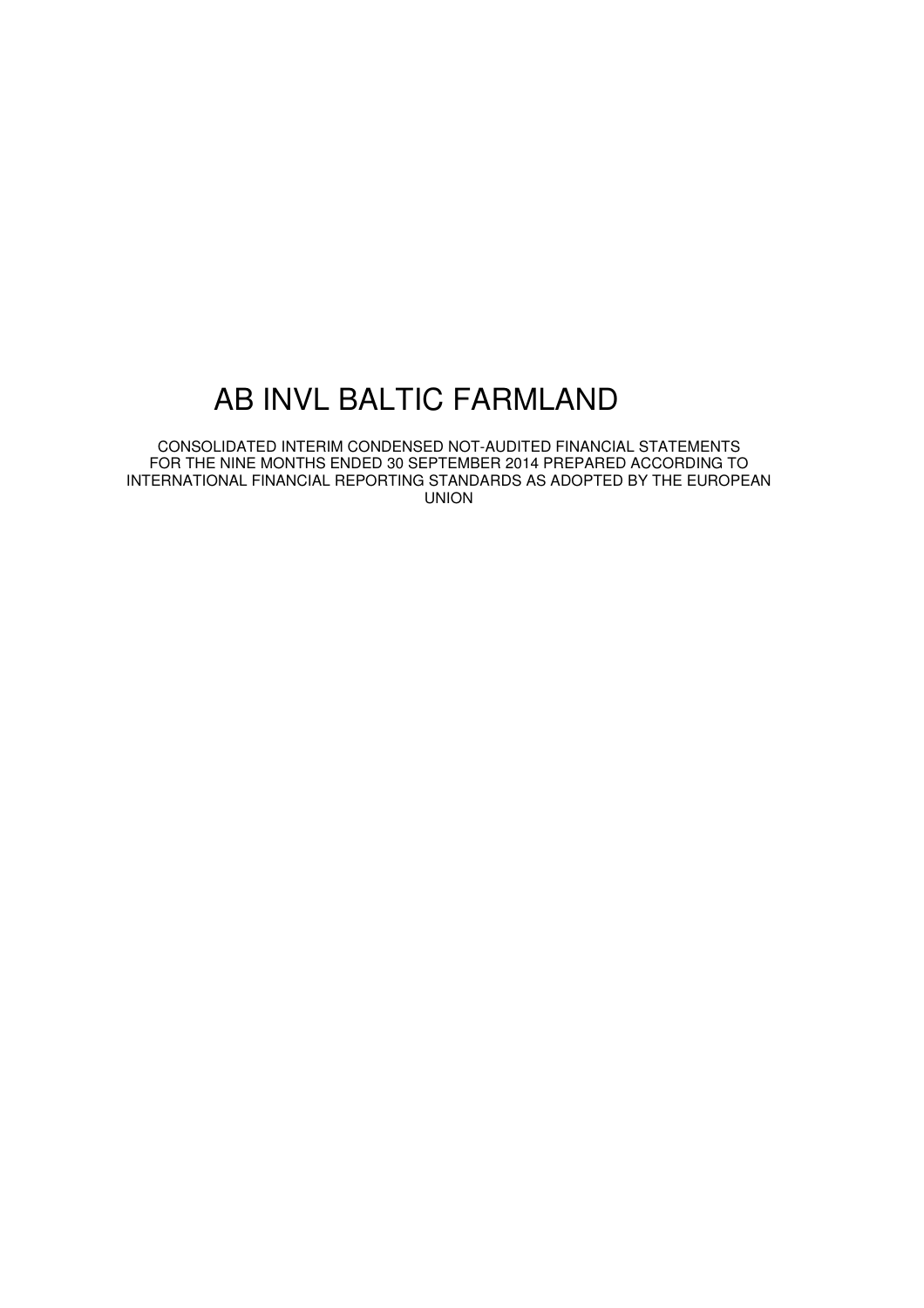AB INVL BALTIC FARMLAND CONSOLIDATED INTERIM CONDENSED FINANCIAL STATEMENTS FOR THE NINE MONTHS ENDED 30 SEPTEMBER 2014 (all amounts are in LTL thousand unless otherwise stated)

# GENERAL INFORMATION

# Board of Directors

Mr. Alvydas Banys (chairman of the Board) Ms. lndre Miseikyte Mr. Darius Šulnis

# Management

Mr. Darius Šulnis (director)

# Address and company code

**Registration address** Kalvarijų Str. 11A-20, Vilnius, Lithuania

Office address Šeimyniškių Str. 1A, Vilnius, Lithuania

Company code 303299781

# Banks

AB DNB Bankas AB Siauliq Bankas

The financial statements were approved and signed by the Management and the Board of Directors on 29<sup>th</sup> October 2014.

Tin

Mr. Darius Šulnis Director

't' i1 t/ **KFF**<br>Mr. Raimondas Rajeckas

Authorized person according to the agreement to conduct accounting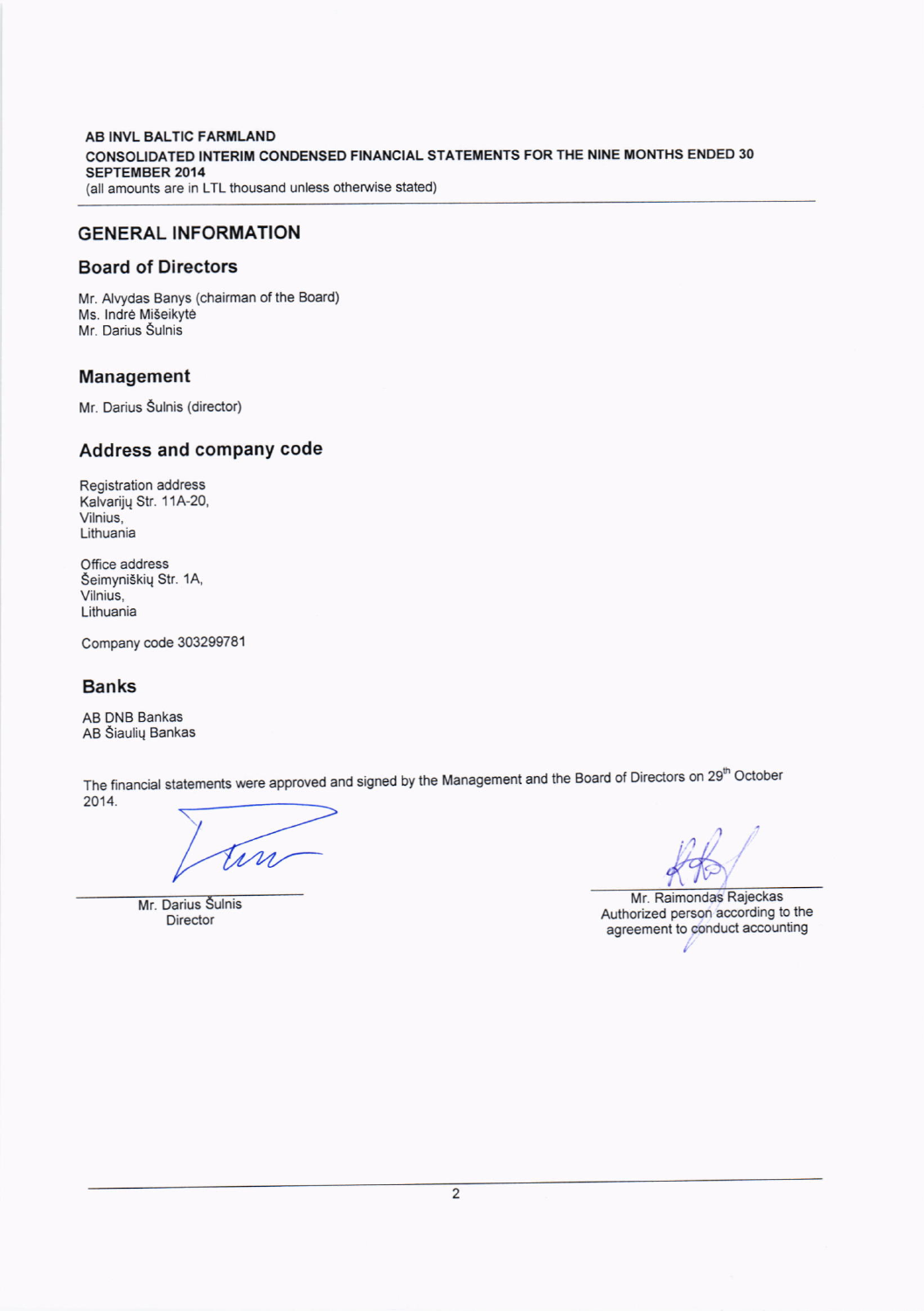# **AB INVL BALTIC FARMLAND CONSOLIDATED INTERIM CONDENSED FINANCIAL STATEMENTS FOR THE NINE MONTHS ENDED 30 SEPTEMBER 2014**  (all amounts are in LTL thousand unless otherwise stated)

# **Management report**

INVL Baltic Farmland has 100% in 18 companies owning more than 3 thousand hectares of agricultural land in the most fertile regions of Lithuania that is rented to farmers and agricultural companies. In the long time period the company seeks to gain profit from growth of rent as well as increase of land value.

According to valuation, which took place in the middle of 2014, the total value of the managed land was LTL 36.5 million, or LTL 12.1 thousand per hectare. Compared to evaluation passed in the end of 2013, land portfolio decreased by 1.2 percent. For the period of the first 9 months of 2014 average rent per ha was LTL 377. Revenue generated during the period was equal to LTL 0.5 million and net profit was LTL 0.2 million. At the same time consolidated equity has reached LTL 34.2 million.

There are notable future changes in the management of INVL Baltic Farmland secondary companies as Sigita Bizuliene in October has stepped down from director position and from the beginning of 2015 is leaving the group.

Since May 2014 changes to the Agricultural Land Acquisition temporary law entered into force. Under these changes, the persons cannot acquire more than 500 hectares of agricultural land. Also, the amount of people having pre-emptive right to purchase the land was expanded. Restrictions define that persons who own more than 25 percent of shares in agricultural land companies, as well as persons who own more than 25 percent in several companies are held as related parties. Therefore, those willing to purchase additional agricultural land have to have documents proving that the person, during the last 10 years before the deal, was engaged in agricultural activity for at least 3 years and has declared his farmland as well as crop. For legal entities restrictions define that they have to additionally provide documents proving that more than 50 percent of their business annual income comes from farming activities and company is economically sound.

The above mentioned correction determines that the public joint-stock company INVL Baltic Farmland and its Group companies will not be able to invest directly in agricultural land in Lithuania, also cannot take control in companies owning the agricultural land.

Also in May 2014, the prohibition for foreigners to buy land in Lithuania has expired. It was sought to extend the restrictions expiry term by the referendum, but it did not happen.

According to the market overview published by Lithuanian Ministry of Agriculture in October, during the first seven months of 2014 cumulative size of the land that was purchased in 2014 was down by 30.4 percent when compared to the same period in 2013 and by 22.7 percent when compared to 2012. Further on in August a number of transactions compared to July was down by 14.3 percent indicating continuing downward trend in agricultural land market.

According to the Centre of Registers, in the real estate register agricultural land makes 65.8 percent of total land in the second half of 2014 while in the end of 2013 this proportion was 60.4 percent.

Slowdown in the number of agricultural land transactions and shift in land purpose proportions are the effects triggered by the law that has entered into force in May 2014.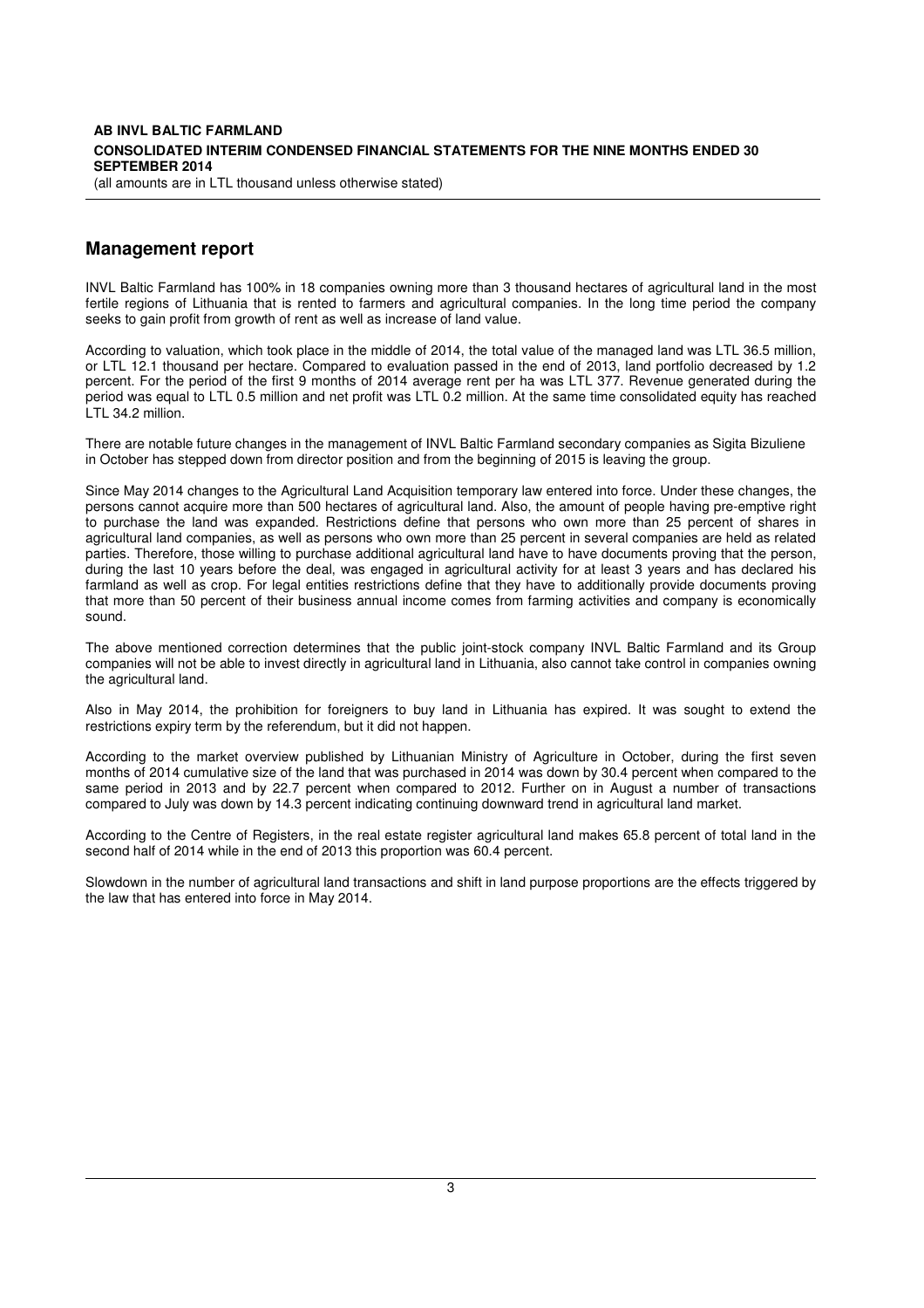# **AB INVL BALTIC FARMLAND CONSOLIDATED INTERIM CONDENSED FINANCIAL STATEMENTS FOR THE NINE MONTHS ENDED 30 SEPTEMBER 2014**

(all amounts are in LTL thousand unless otherwise stated)

# **Interim consolidated income statement**

|                                                                       |   | Nine months of<br>2014 | <b>III Quarter</b><br>2014 |
|-----------------------------------------------------------------------|---|------------------------|----------------------------|
|                                                                       |   | Unaudited              |                            |
| Sales revenue                                                         |   | 466                    | 274                        |
| Other income                                                          |   | 8                      | 1                          |
| Net gains (losses) on disposal of subsidiaries                        |   |                        |                            |
| Net gains (losses) from fair value adjustments on investment property | 6 |                        |                            |
| Employee benefits expenses                                            |   | (38)                   | (23)                       |
| Exchange's, depository's and brokers' fees for securities             | 5 | (44)                   | (13)                       |
| Other taxes                                                           |   | (14)                   | (7)                        |
| Accounting expenses                                                   |   | (20)                   | (13)                       |
| Valuation expenses                                                    |   | (23)                   | (23)                       |
| Vehicles maintenance and rent costs                                   |   | (9)                    | (5)                        |
| Depreciation and amortisation                                         |   | (4)                    | (2)                        |
| Allowance of trade receivables (recoveries of its)                    |   | (61)                   | (64)                       |
| Other expenses                                                        |   | (22)                   | (18)                       |
| <b>Operating profit (loss)</b>                                        |   | 239                    | 107                        |
| Finance costs                                                         |   | (1)                    |                            |
| Profit (loss) before income tax                                       |   | 238                    | 107                        |
| Income tax credit (expenses)                                          |   | (44)                   | (25)                       |
| PROFIT (LOSS) FOR THE PERIOD                                          |   | 194                    | 82                         |
| Attributable to:                                                      |   |                        |                            |
| Equity holders of the parent                                          |   | 194                    | 82                         |
| Non-controlling interests                                             |   |                        |                            |
| Basic and diluted earnings (deficit) per share (in LTL)               |   | 0.06                   | 0.03                       |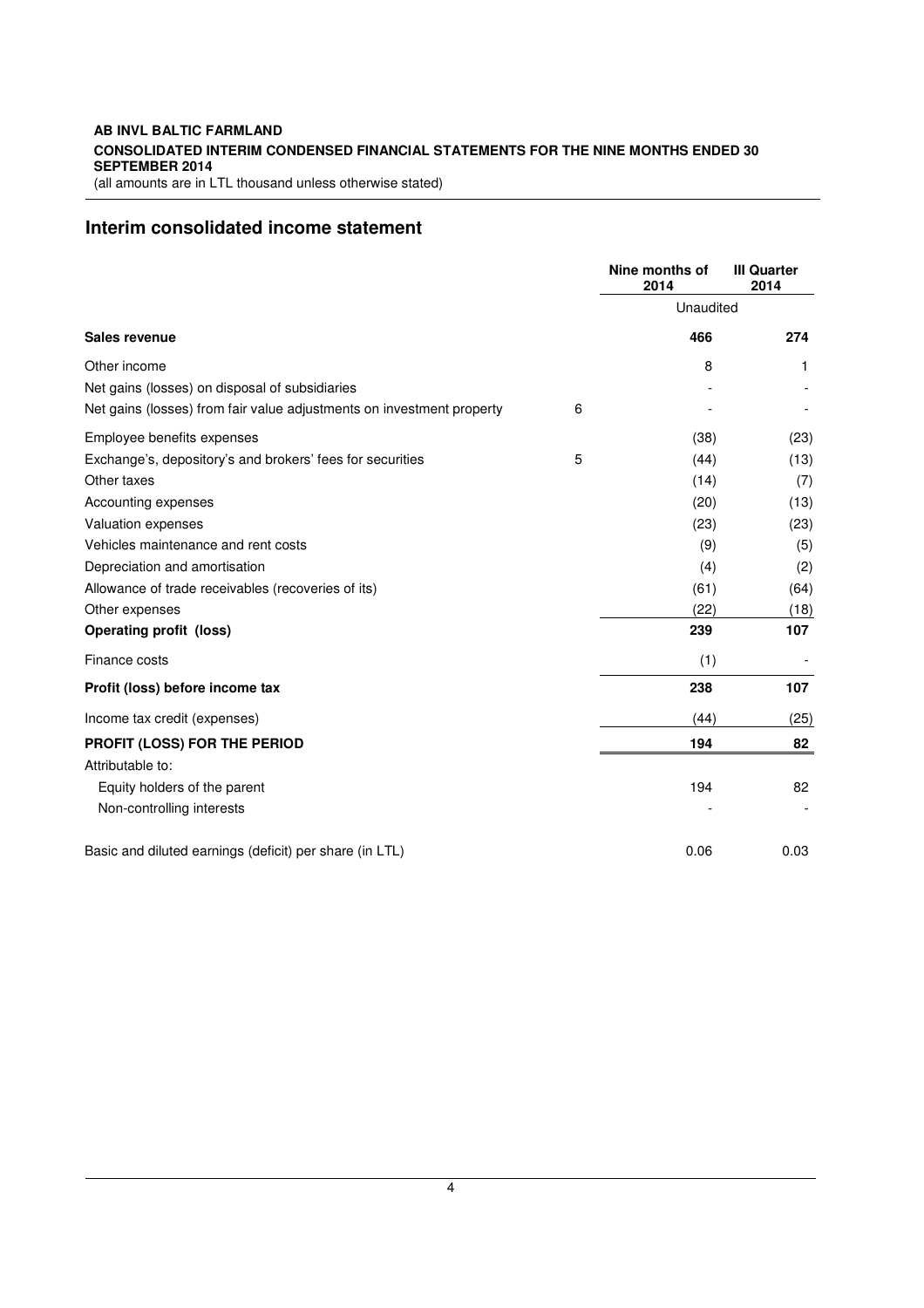# **Interim consolidated statement of comprehensive income**

|                                                                                                                     | Nine months of<br>2014 | <b>III Quarter</b><br>2014 |
|---------------------------------------------------------------------------------------------------------------------|------------------------|----------------------------|
|                                                                                                                     | Unaudited              |                            |
| Profit (loss) for the year                                                                                          | 194                    | 82                         |
| Net other comprehensive income (loss) that may be subsequently reclassified<br>to profit or loss subsequent periods |                        |                            |
| Net other comprehensive income (loss) not to be reclassified to profit or loss                                      |                        |                            |
| Other comprehensive income (loss) for the period, net of tax                                                        |                        |                            |
| TOTAL COMPREHENSIVE INCOME FOR THE PERIOD, NET OF TAX                                                               | 194                    | 82                         |
| Attributable to:                                                                                                    |                        |                            |
| Equity holders of the parent                                                                                        | 194                    | 82                         |
| Non-controlling interests                                                                                           |                        |                            |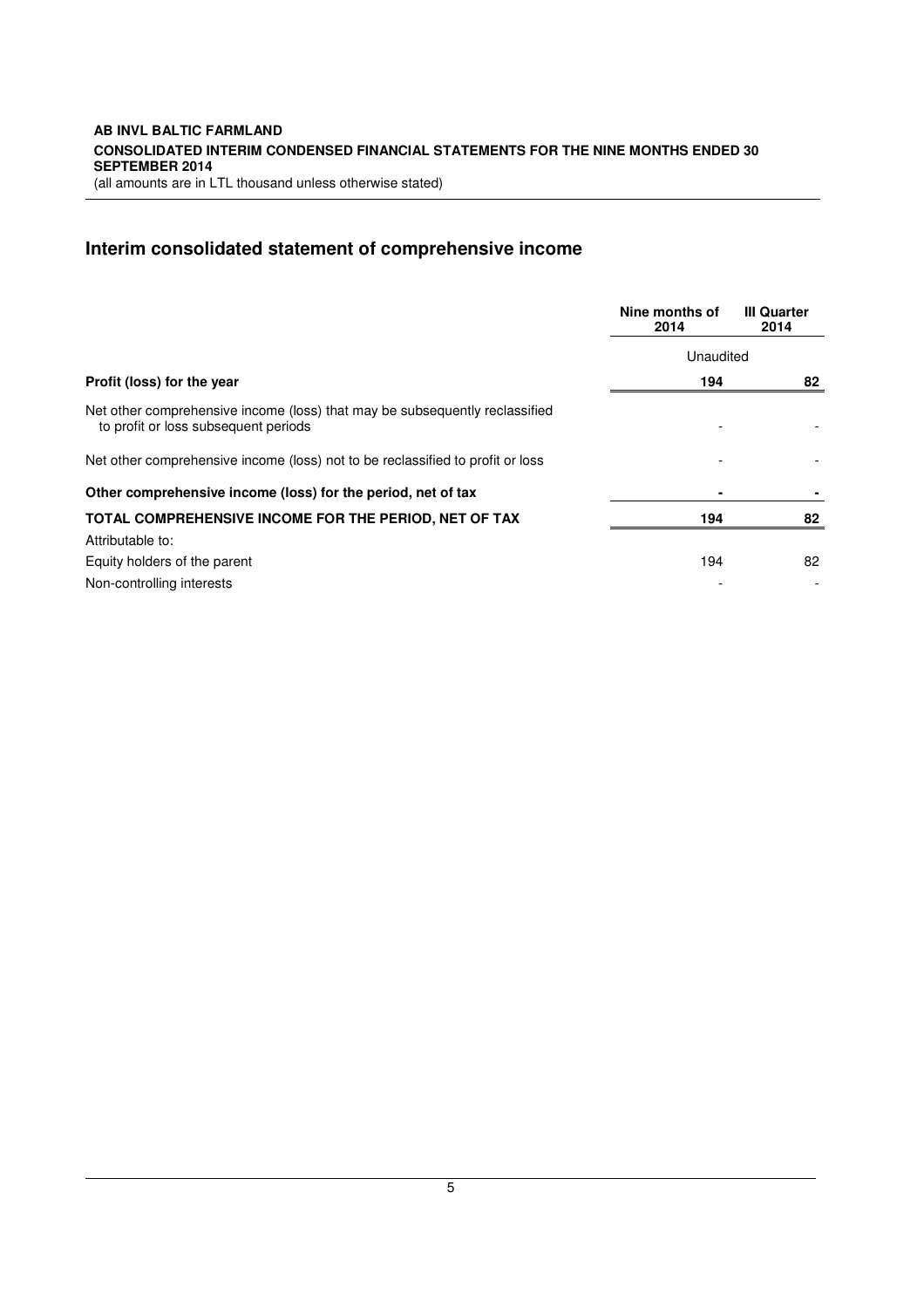# **Interim consolidated statement of financial position**

|                                                      |   | As at 30 September<br>2014 |
|------------------------------------------------------|---|----------------------------|
| <b>ASSETS</b>                                        |   | Unaudited                  |
| <b>Non-current assets</b>                            |   |                            |
| Property, plant and equipment                        |   | 3                          |
| Investment properties                                | 6 | 36,456                     |
| Intangible assets                                    |   | 13                         |
| Deferred income tax asset                            |   | 34                         |
| <b>Total non-current assets</b>                      |   | 36,506                     |
| <b>Current assets</b>                                |   |                            |
| Trade and other receivables                          |   | 408                        |
| Prepayments and deferred charges                     |   | 6                          |
| Cash and cash equivalents                            |   | 496                        |
| <b>Total current assets</b>                          |   | 910                        |
| <b>Total assets</b>                                  |   | 37,416                     |
| <b>EQUITY AND LIABILITIES</b><br><b>Equity</b>       |   |                            |
| Equity attributable to equity holders of the parent  |   |                            |
| Share capital                                        | 3 | 3,294                      |
| Share premium                                        | 3 | 4,789                      |
| Reserves                                             | 3 | 11,093                     |
| Retained earnings                                    |   | 15,001                     |
| <b>Non-controlling interests</b>                     |   | 34,177                     |
| <b>Total equity</b>                                  |   | 34,177                     |
| <b>Liabilities</b><br><b>Non-current liabilities</b> |   |                            |
| Deferred income tax liability                        |   | 2,892                      |
| <b>Total non-current liabilities</b>                 |   | 2,892                      |
| <b>Current liabilities</b>                           |   |                            |
| <b>Current borrowings</b>                            | 3 | $\overline{\phantom{a}}$   |
| Trade payables                                       |   | 13                         |
| Income tax payable<br>Advances received              |   | 19<br>284                  |
| Other current liabilities                            |   | 31                         |
| <b>Total current liabilities</b>                     |   | 347                        |
| <b>Total liabilities</b>                             |   | 3,239                      |
| <b>Total equity and liabilities</b>                  |   | 37,416                     |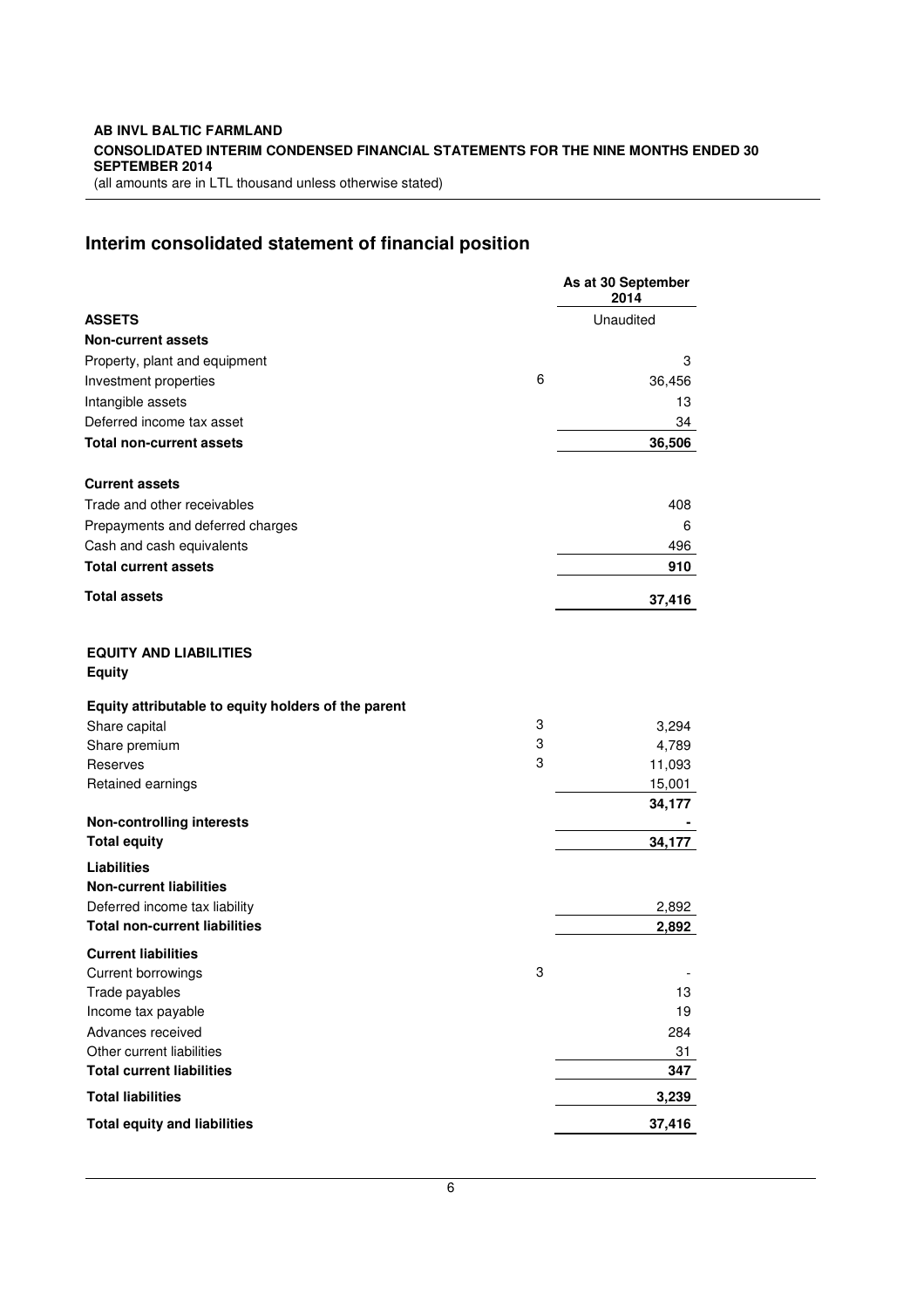# **Consolidated statement of changes in equity**

|                                                                  |                         |                          |                          | Equity attributable to equity holders of the parent |                                         |                                                  |                          |                     |                        |
|------------------------------------------------------------------|-------------------------|--------------------------|--------------------------|-----------------------------------------------------|-----------------------------------------|--------------------------------------------------|--------------------------|---------------------|------------------------|
|                                                                  |                         | <b>Reserves</b>          |                          |                                                     |                                         |                                                  |                          |                     |                        |
| Group                                                            | <b>Share</b><br>capital | Own<br>shares            | <b>Share</b><br>premium  | Legal reserve                                       | Reserve of<br>purchase of<br>own shares | Retained<br>earnings<br>(accumulated<br>deficit) | <b>Subtotal</b>          | Non-<br>controlling | interests Total equity |
| Balance as at 29 April 2014                                      | 3,294                   |                          | 4,789                    | 454                                                 | 10,659                                  | 14,807                                           | 34,003                   | $\blacksquare$      | 34,003                 |
| Profit (loss) for the nine months of 2014                        |                         |                          |                          |                                                     |                                         | 194                                              | 194                      |                     | 194                    |
| Other comprehensive income (loss) for the<br>nine months of 2014 | ٠                       | $\overline{\phantom{a}}$ | $\overline{\phantom{a}}$ |                                                     |                                         | ۰                                                | $\overline{\phantom{a}}$ |                     |                        |
| Total comprehensive income (loss) for the<br>nine months of 2014 |                         |                          |                          |                                                     |                                         | 194                                              | 194                      | $\blacksquare$      | 194                    |
| Own shares buy back                                              |                         |                          | $\overline{\phantom{a}}$ |                                                     | (20)                                    | ٠                                                | (20)                     |                     | (20)                   |
| Changes in reserves                                              |                         |                          |                          |                                                     |                                         |                                                  |                          |                     |                        |
| Balance as at 30 September 2014<br>(unaudited)                   | 3,294                   |                          | 4,789                    | 454                                                 | 10,639                                  | 15,001                                           | 34,177                   |                     | 34,177                 |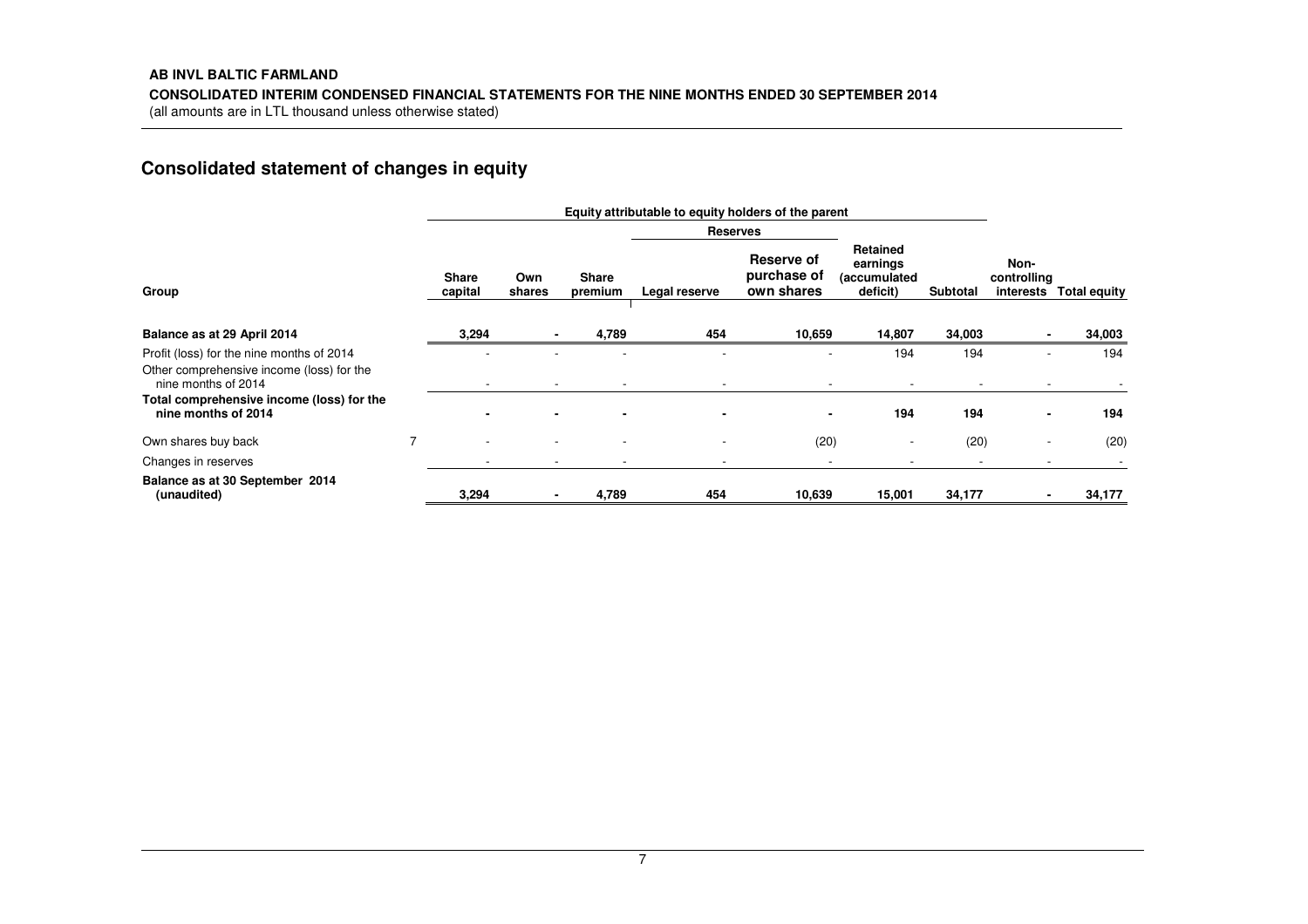# **AB INVL BALTIC FARMLAND INTERIM CONSOLIDATED CONDENSED FINANCIAL STATEMENTS FOR THE NINE MONTHS ENDED 30 SEPTEMBER 2014**

(all amounts are in LTL thousand unless otherwise stated)

# **Consolidated statement of cash flows**

|                                                                                            | Nine months of<br>2014 |
|--------------------------------------------------------------------------------------------|------------------------|
|                                                                                            | Unaudited              |
| Cash flows from (to) operating activities                                                  |                        |
| Net profit (loss) for the period                                                           | 194                    |
| Adjustments for non-cash items and non-operating activities:<br>Valuation (gain) loss, net |                        |
| Depreciation and amortization                                                              | 4                      |
| (Gain) loss on disposal of property, plant and equipment                                   |                        |
| (Gain) loss on disposal of subsidiaries                                                    |                        |
| Interest (income)                                                                          | (1)                    |
| Interest expenses                                                                          | 1                      |
| Deferred taxes                                                                             | 25                     |
| Current income tax expenses                                                                | 19                     |
| Allowances                                                                                 | 61                     |
| Changes in working capital:                                                                |                        |
| Decrease (increase) in trade and other receivables                                         | 307                    |
| Decrease (increase) in other current assets                                                | 2                      |
| (Decrease) increase in trade payables                                                      | (18)                   |
| (Decrease) increase in other current liabilities                                           | (460)                  |
| Cash flows (to) from operating activities                                                  | 134                    |
| Income tax (paid)                                                                          | (6)                    |
| Net cash flows (to) from operating activities                                              | 128                    |
|                                                                                            | $\epsilon$ $\epsilon$  |

(cont'd on the next page)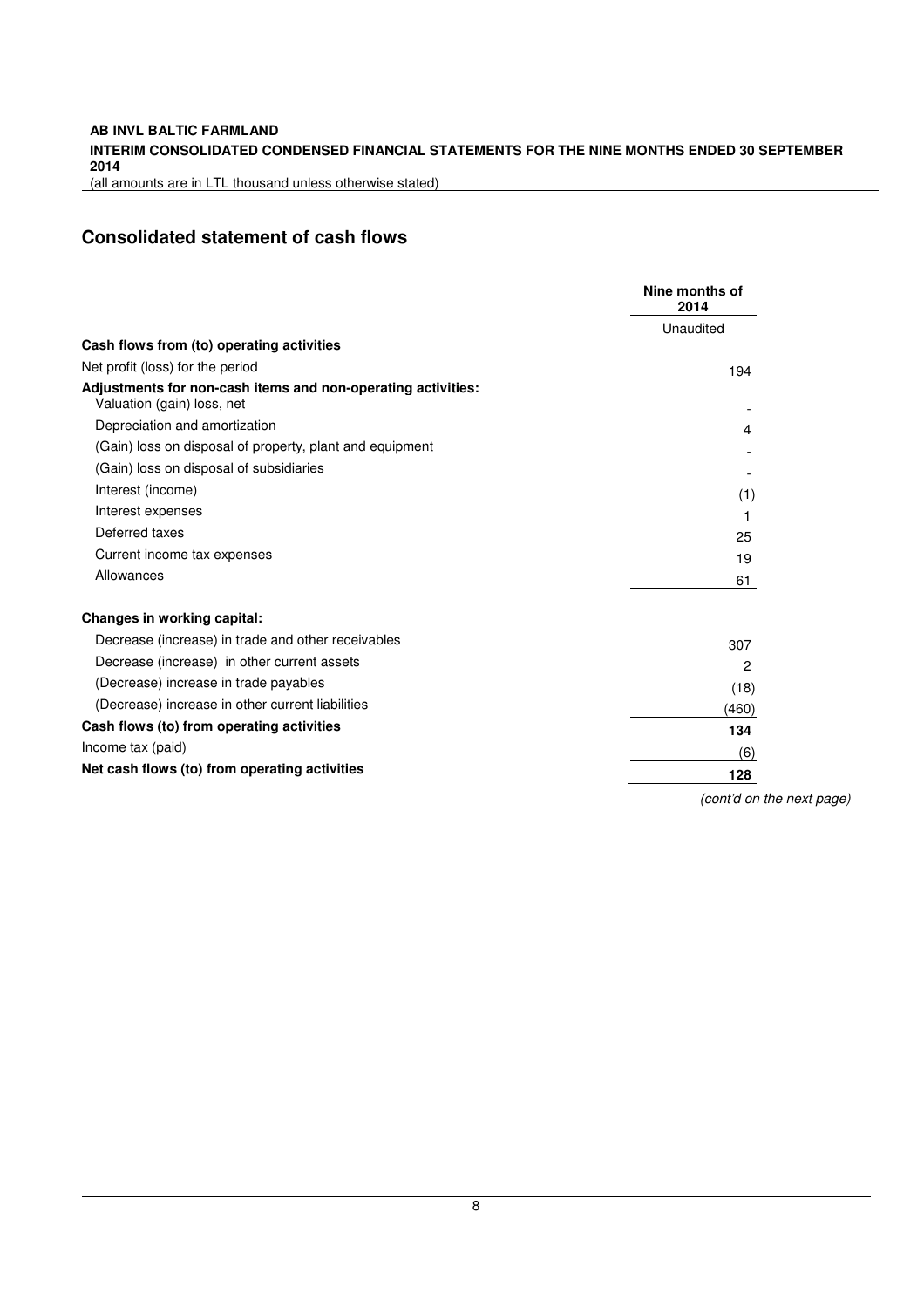# **INTERIM CONSOLIDATED CONDENSED FINANCIAL STATEMENTS FOR THE NINE MONTHS ENDED 30 SEPTEMBER 2014**

(all amounts are in LTL thousand unless otherwise stated)

# **Consolidated statement of cash flows (cont'd)**

|                                                                                                                  |   | Nine months of<br>2014 |
|------------------------------------------------------------------------------------------------------------------|---|------------------------|
| Cash flows from (to) investing activities<br>(Acquisition) of non-current assets (except investment properties)  |   | Unaudited              |
| Proceeds from sale of non-current assets (except investment properties)                                          |   |                        |
| (Acquisition) of investment properties                                                                           |   |                        |
| Proceeds from sale of investment properties                                                                      |   |                        |
| (Acquisition) and establishment of subsidiaries, net of cash acquired                                            |   |                        |
| Proceeds from sales of subsidiaries, net of cash disposed                                                        |   |                        |
| Loans (granted)                                                                                                  |   |                        |
| Repayment of granted loans                                                                                       |   | 1,657                  |
| Interest received                                                                                                |   | 1.                     |
| Net cash flows (to) investing activities                                                                         |   | 1,658                  |
| Cash flows from (to) financing activities                                                                        |   |                        |
| Cash flows related to Group owners                                                                               |   |                        |
| (Acquisition) of own shares                                                                                      |   |                        |
| Dividends (paid) to equity holders of the parent                                                                 |   |                        |
| Cash flows related to other sources of financing                                                                 |   |                        |
| Cash received according to split-off terms                                                                       | 3 | 338                    |
| Proceeds from loans                                                                                              |   |                        |
| (Repayment) of loans                                                                                             | 3 | (2,268)                |
| Interest (paid)                                                                                                  |   | (1)                    |
|                                                                                                                  |   | (1,931)                |
| Net cash flows (to) from financial activities                                                                    |   | (1,931)                |
|                                                                                                                  |   |                        |
| Impact of currency exchange on cash and cash equivalents<br>Net (decrease) increase in cash and cash equivalents |   | (145)                  |
|                                                                                                                  |   |                        |
| Cash and cash equivalents at the beginning of the period                                                         | 3 | 641                    |
| Cash and cash equivalents at the end of the period                                                               |   | 496                    |

(the end)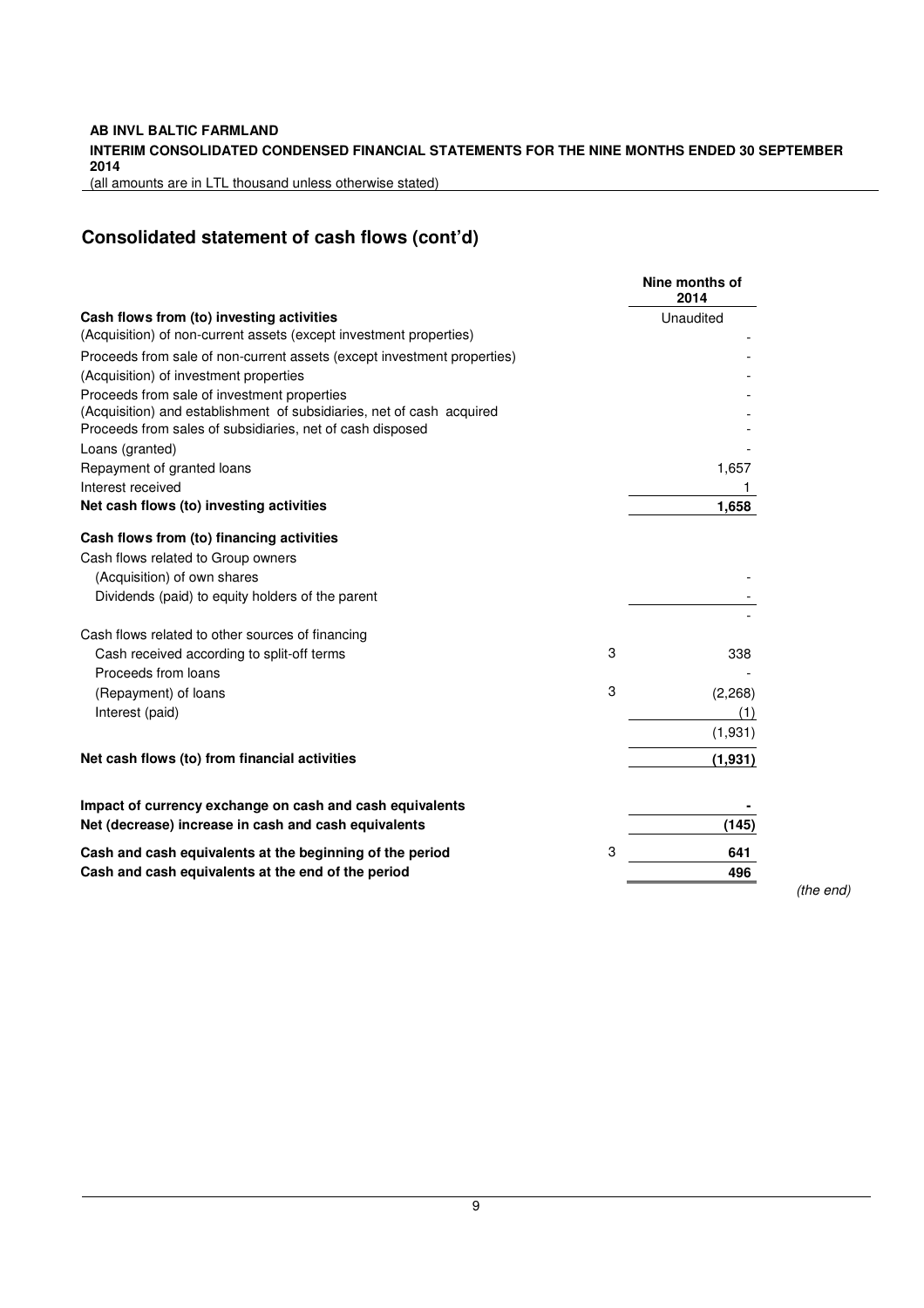# **AB INVL BALTIC FARMLAND INTERIM CONSOLIDATED CONDENSED FINANCIAL STATEMENTS FOR THE NINE MONTHS ENDED 30 SEPTEMBER 2014**

(all amounts are in LTL thousand unless otherwise stated)

# **Notes to the interim condensed financial statements**

# **1 General information**

AB INVL Baltic Farmland (hereinafter the Company) is a joint stock company registered in the Republic of Lithuania. It was established on 29 April 2014, following the split-off of 14.45% assets, equity and liabilities from AB Invalda LT (code 121304349). Entities, which business is investment into agricultural land and its rent, were transferred to the Company (hereinafter split-off). More details about the split-off are disclosed in Note 3.

The registration address is as follows:

Kalvarijų str. 11A-20, Vilnius, Lithuania.

The address of the office is as follows:

Šeimyniškių str. 1A, Vilnius, Lithuania.

These financial statements cover the interim financial period of the Company, starting from the Company's establishment date 29 April 2014 and ending on 30 September 2014.

The Company manages shares of entities investing into agricultural land. Now the Company has 100% in 18 companies owning more than 3 thousand hectares of agricultural land in Lithuania (detailed list of subsidiaries is presented below), that is rented to farmers and agricultural companies. The Company focuses on growth of quality of owned land and environmental sustainability. The Group is operated in one segment – agricultural land segment.

Investments into agricultural land are classified as long term and are recommended for investors who are satisfied with the return on rent and possible income from increase of agricultural land prices. Since prices of agricultural products are determined in the world markets, this investment allow to participate in the world food supply chain.

The Company's share capital is divided into 3,294,209 ordinary registered shares with the nominal value of LTL 1 each. All the shares of the Company were fully paid. Subsidiaries did not hold any shares of the Company. The Company bought-back 1,950 own shares during the implementation of the share buy-back procedure which finished on 30 September 2014. Given the fact that the treasury shares do not grant voting rights, the total amount of voting rights in INVL Baltic Farmland equalled to 3,292,259 units as of 3 October 2014. As at 30 September 2014 the shareholders of the Company were (by votes)\*:

|                           | <b>Number of votes</b> |            |
|---------------------------|------------------------|------------|
|                           | held                   | Percentage |
| UAB LJB Investments       | 1,002,724              | 30.44      |
| Mrs. Irena Ona Mišeikiene | 952,072                | 28.90      |
| UAB Lucrum Investicija    | 743.546                | 22.57      |
| Mr. Alvydas Banys         | 252,875                | 7.68       |
| Ms. Indrė Mišeikytė       | 65,758                 | 2.00       |
| Other minor shareholders  | 277,234                | 8.41       |
| Total                     | 3,294,209              | 100.00%    |

\* Some shareholders have sold part of their shares under repo agreement (so did not hold the legal ownership title of shares), but they retained the voting rights of transferred shares.

The Company's shares are traded on the Baltic Secondary List of NASDAQ OMX Vilnius from 4 June 2014.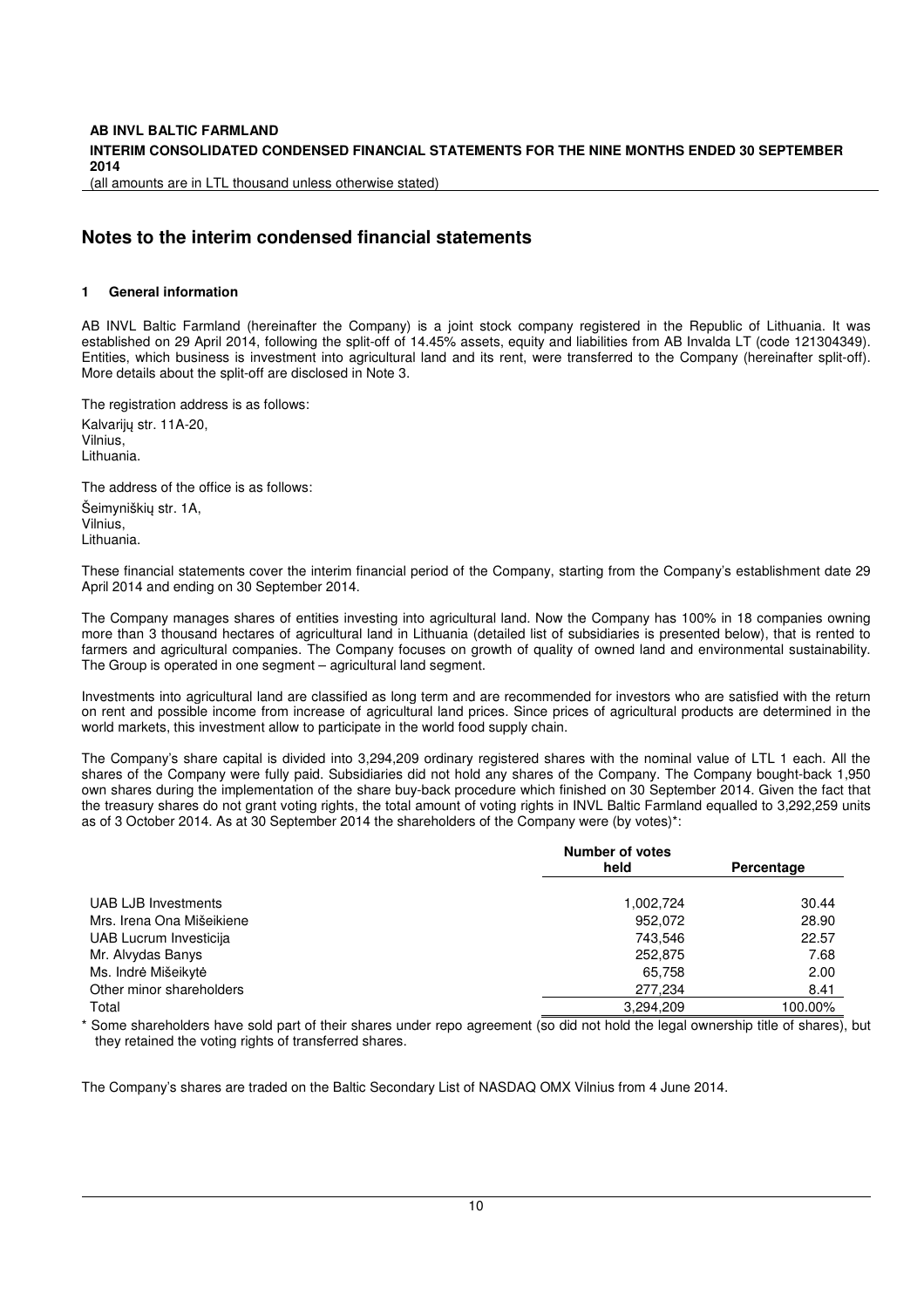# **AB INVL BALTIC FARMLAND INTERIM CONSOLIDATED CONDENSED FINANCIAL STATEMENTS FOR THE NINE MONTHS ENDED 30 SEPTEMBER 2014**

(all amounts are in LTL thousand unless otherwise stated)

# **1 General information (cont'd)**

The Group consists of the Company and the following directly owned subsidiaries (hereinafter the Group):

|                      | Registration | Share of the stock<br>held by the Group |                            |
|----------------------|--------------|-----------------------------------------|----------------------------|
| Company              | country      | $(\%)$                                  | <b>Main activities</b>     |
| UAB Avižėlė          | Lithuania    | 100.00                                  | Agricultural land investor |
| UAB Beržytė          | Lithuania    | 100.00                                  | Agricultural land investor |
| <b>UAB Dirvolika</b> | Lithuania    | 100.00                                  | Agricultural land investor |
| <b>UAB Duonis</b>    | Lithuania    | 100.00                                  | Agricultural land investor |
| <b>UAB Ekotra</b>    | Lithuania    | 100.00                                  | Agricultural land investor |
| <b>UAB Kvietukas</b> | Lithuania    | 100.00                                  | Agricultural land investor |
| <b>UAB Laukaitis</b> | Lithuania    | 100.00                                  | Agricultural land investor |
| UAB Lauknešys        | Lithuania    | 100.00                                  | Agricultural land investor |
| <b>UAB Linažiedė</b> | Lithuania    | 100.00                                  | Agricultural land investor |
| <b>UAB Pušaitis</b>  | Lithuania    | 100.00                                  | Agricultural land investor |
| <b>UAB Puškaitis</b> | Lithuania    | 100.00                                  | Agricultural land investor |
| UAB Sėja             | Lithuania    | 100.00                                  | Agricultural land investor |
| <b>UAB Vasarojus</b> | Lithuania    | 100.00                                  | Agricultural land investor |
| UAB Žalvė            | Lithuania    | 100.00                                  | Agricultural land investor |
| UAB Žemgalė          | Lithuania    | 100.00                                  | Agricultural land investor |
| UAB Žemynėlė         | Lithuania    | 100.00                                  | Agricultural land investor |
| UAB Žiemkentys       | Lithuania    | 100.00                                  | Agricultural land investor |
| <b>UAB Cooperor</b>  | Lithuania    | 100.00                                  | Dormant                    |

#### **2 Basis of preparation and accounting policies**

The principal accounting policies applied in preparing the Group's financial statements for the nine months ended 30 September 2014 are as follows:

#### **2.1. Basis of preparation**

The interim condensed financial statements for the nine months ended 30 September 2014 have been prepared in accordance with IAS 34 Interim Financial Reporting.

These financial statements have been prepared on a historical cost basis, except for investment properties that have been measured at fair value. The financial statements are presented in thousands of Litas (LTL) and all values are rounded to the nearest thousand except when otherwise indicated.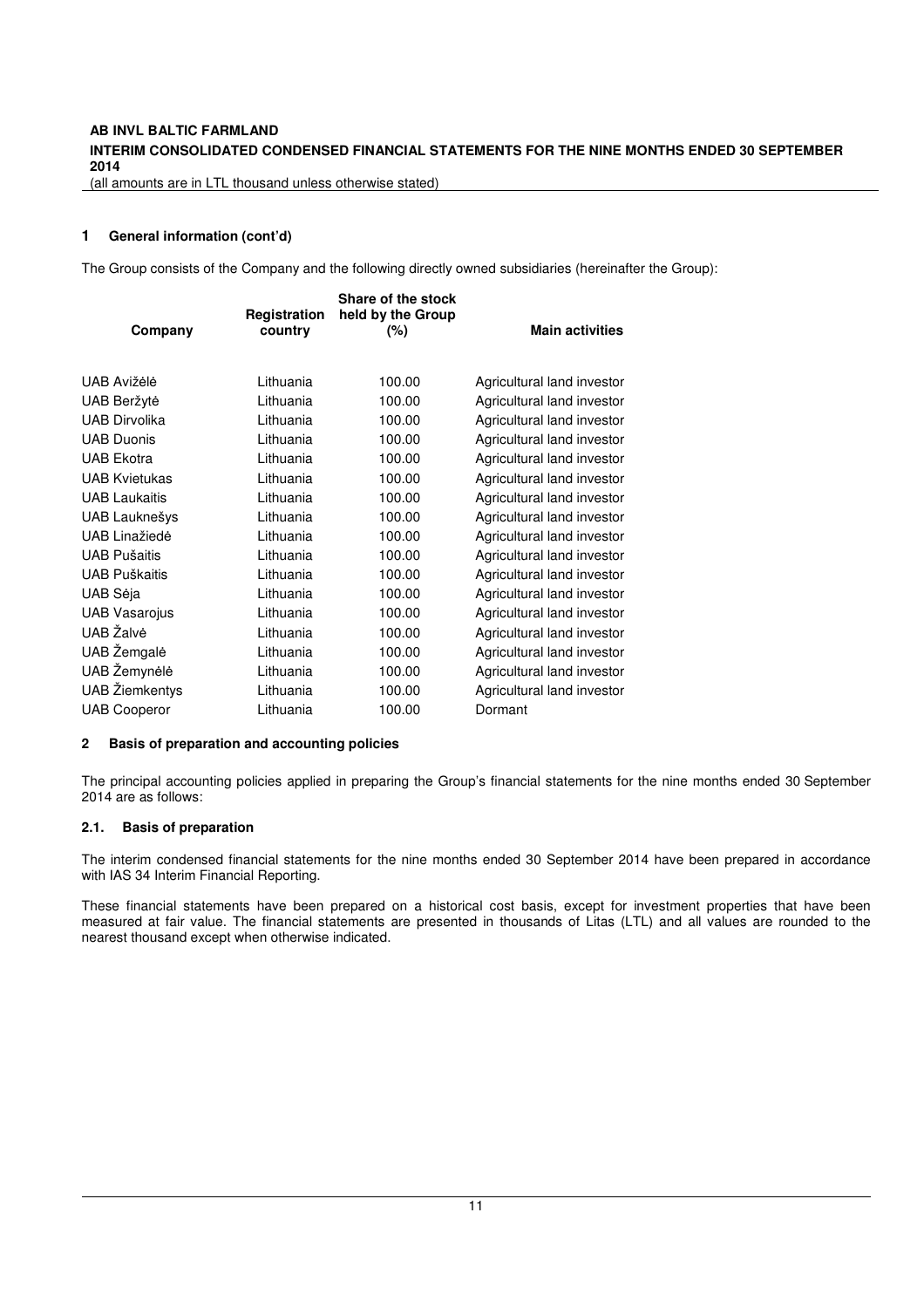# **INTERIM CONSOLIDATED CONDENSED FINANCIAL STATEMENTS FOR THE NINE MONTHS ENDED 30 SEPTEMBER 2014**

(all amounts are in LTL thousand unless otherwise stated)

#### **2 Basis of preparation and accounting policies (cont'd)**

Adoption of new Standards and Interpretations, which are mandatory from 1 January 2014, is noted below.

#### IFRS 10 Consolidated Financial Statements

IFRS 10 replaces all of the guidance on control and consolidation in IAS 27 Consolidated and separate financial statements and SIC-12 Consolidation - special purpose entities. IFRS 10 changes the definition of control so that the same criteria are applied to all entities to determine control. This definition is supported by extensive application guidance. IFRS 10 had no impact on the Group's consolidation structure.

#### IFRS 11 Joint Arrangements

IFRS 11 replaces IAS 31 Interests in Joint Ventures and SIC-13 Jointly Controlled Entities—Non-Monetary Contributions by Ventures. Changes in the definitions have reduced the number of types of joint arrangements to two: joint operations and joint ventures. The existing policy choice of proportionate consolidation for jointly controlled entities has been eliminated. Equity accounting is mandatory for participants in joint ventures. The Group has used equity accounting for the interests in joint ventures already. IFRS 11 had no impact on the Group's financial statements for nine months ended 30 September of 2014.

#### IFRS 12 Disclosure of Interest in Other Entities

IFRS 12 applies to entities that have an interest in a subsidiary, a joint arrangement, an associate or an unconsolidated structured entity. IFRS 12 sets out the required disclosures for entities reporting under the two new standards: IFRS 10, Consolidated financial statements, and IFRS 11, Joint arrangements, and replaces the disclosure requirements currently found in IAS 28, Investments in associates. IFRS 12 requires entities to disclose information that helps financial statement readers to evaluate the nature, risks and financial effects associated with the entity's interests in subsidiaries, associates, joint arrangements and unconsolidated structured entities. To meet these objectives, the new standard requires disclosures in a number of areas, including significant judgments and assumptions made in determining whether an entity controls, jointly controls, or significantly influences its interests in other entities, extended disclosures on share of non-controlling interests in group activities and cash flows, summarised financial information of subsidiaries with material non-controlling interests, and detailed disclosures of interests in unconsolidated structured entities. None of these disclosure requirements are applicable for interim condensed consolidated financial statements. Accordingly, the Group has not made such disclosures.

#### IAS 27 Separate Financial Statements

IAS 27 was changed and its objective is now to prescribe the accounting and disclosure requirements for investments in subsidiaries, joint ventures and associates when an entity prepares separate financial statements. The guidance on control and consolidated financial statements was replaced by IFRS 10 Consolidated Financial Statements. The amendment had no impact on the Group's financial statements for nine months ended 30 September of 2014.

#### IAS 28 Investments in Associates and Joint Ventures

The amendment of IAS 28 resulted from the Board's project on joint ventures. When discussing that project, the Board decided to incorporate the accounting for joint ventures using the equity method into IAS 28 because this method is applicable to both joint ventures and associates. With this exception, other guidance remained unchanged. The amendment had no impact on the Group's financial statements for nine months ended 30 September of 2014.

#### Amendments to IAS 32 Financial Instruments: Presentation - Offsetting Financial Assets and Financial Liabilities

The amendment added application guidance to IAS 32 to address inconsistencies identified in applying some of the offsetting criteria. This includes clarifying the meaning of 'currently has a legally enforceable right of set-off' and that some gross settlement systems may be considered equivalent to net settlement. The amendment had no impact on the Group's financial statements for nine months ended 30 September of 2014.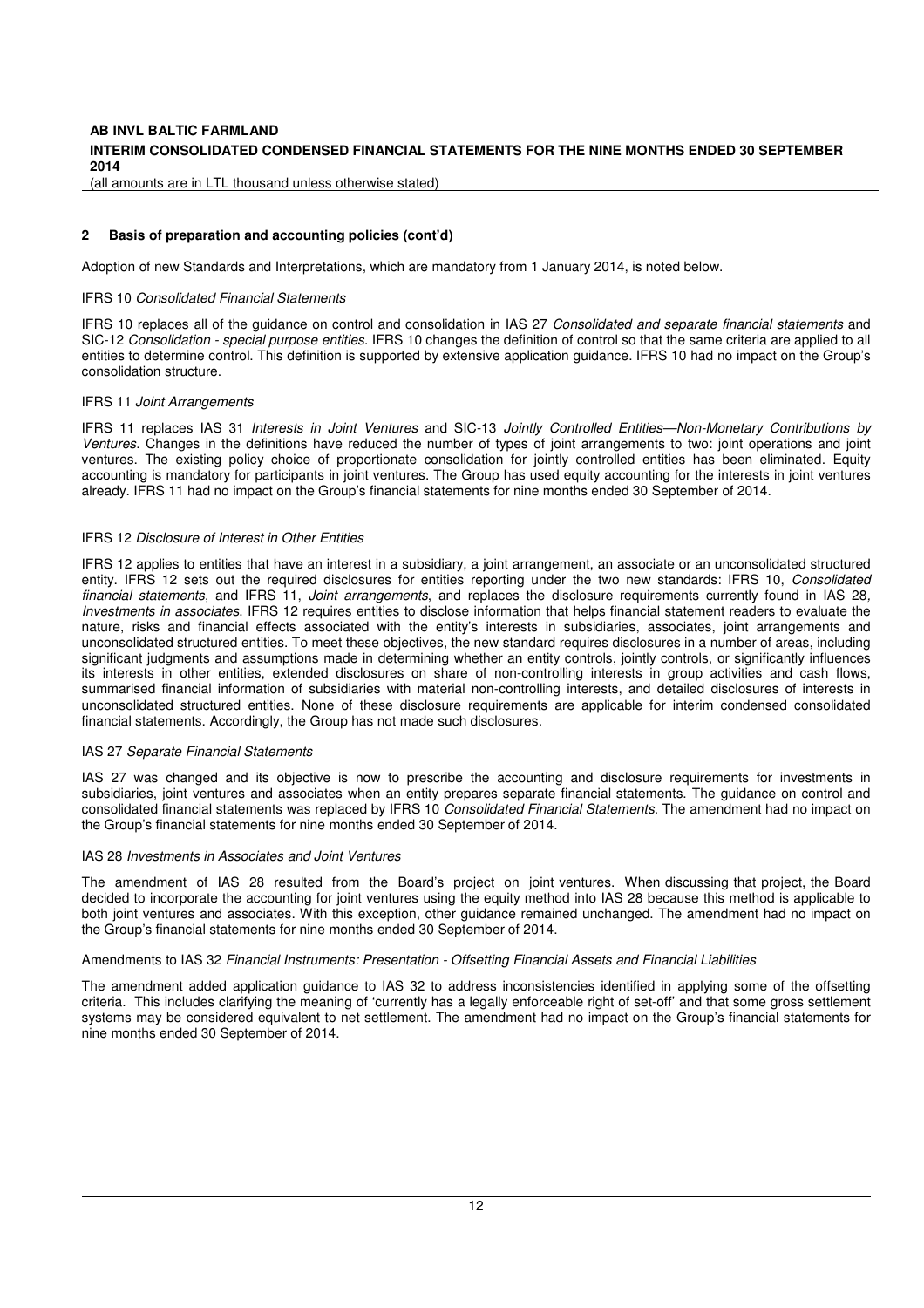# **AB INVL BALTIC FARMLAND INTERIM CONSOLIDATED CONDENSED FINANCIAL STATEMENTS FOR THE NINE MONTHS ENDED 30 SEPTEMBER 2014**

(all amounts are in LTL thousand unless otherwise stated)

### **2 Basis of preparation and accounting policies (cont'd)**

Transition Guidance Amendments to IFRS 10, IFRS 11 and IFRS 12

The amendments clarify the transition guidance in IFRS 10 Consolidated Financial Statements. Entities adopting IFRS 10 should assess control at the first day of the annual period in which IFRS 10 is adopted, and if the consolidation conclusion under IFRS 10 differs from IAS 27 and SIC 12, the immediately preceding comparative period (that is, year 2013 for a calendar year-end entity that adopts IFRS 10 in 2014) is restated, unless impracticable. The amendments also provide additional transition relief in IFRS 10, IFRS 11, Joint Arrangements, and IFRS 12, Disclosure of Interests in Other Entities, by limiting the requirement to provide adjusted comparative information only for the immediately preceding comparative period. Further, the amendments will remove the requirement to present comparative information for disclosures related to unconsolidated structured entities for periods before IFRS 12 is first applied. The amendment had no impact on the Group's financial statements for nine months ended 30 September of 2014.

#### Amendments to IFRS 10, IFRS 12 and IAS 27 - Investment entities

The amendment introduced a definition of an investment entity as an entity that (i) obtains funds from investors for the purpose of providing them with investment management services, (ii) commits to its investors that its business purpose is to invest funds solely for capital appreciation or investment income and (iii) measures and evaluates its investments on a fair value basis. An investment entity will be required to account for its subsidiaries at fair value through profit or loss, and to consolidate only those subsidiaries that provide services that are related to the entity's investment activities. IFRS 12 was amended to introduce new disclosures, including any significant judgements made in determining whether an entity is an investment entity and information about financial or other support to an unconsolidated subsidiary, whether intended or already provided to the subsidiary. The amendment had no impact on the Group's financial statements for nine months ended 30 September of 2014.

Amendments to IAS 39 - Novation of Derivatives and Continuation of Hedge Accounting

The amendments will allow hedge accounting to continue in a situation where a derivative, which has been designated as a hedging instrument, is novated (i.e parties have agreed to replace their original counterparty with a new one) to effect clearing with a central counterparty as a result of laws or regulation, if specific conditions are met. The amendments are not relevant to the Group currently, because it has not recognised any hedging instrument.

#### **2.2. Basis of consolidation**

The consolidated financial statements comprise the financial statements of the Company and its subsidiaries. The financial statements of the subsidiaries are prepared for the same reporting year as the parent company, using consistent accounting policies.

Subsidiaries are all entities (including structured entities) over which the group has control. The group controls an entity when the group is exposed to, or has rights to, variable returns from its involvement with the entity and has the ability to affect those returns through its power over the entity. Subsidiaries are fully consolidated from the date of acquisition, being the date on which the Group obtains control, and continue to be consolidated until the date that such control ceases. All intra-group balances, transactions, income and expenses, unrealised gains and losses and dividends resulting from intra-group transactions that are recognised in assets, are eliminated in full.

Non-controlling interest is the equity in a subsidiary not attributable, directly or indirectly, to a parent and is presented separately in the consolidated income statement and within equity in the consolidated statement of financial position, separately from parent shareholders' equity. The group treats transactions with non-controlling interests as transactions with equity owners of the group. For purchases from non-controlling interests, the difference between any consideration paid and the relevant share acquired of the carrying value of net assets of the subsidiary is recorded in equity. Gains or losses on disposals to non-controlling interests are also recorded in equity.

When the group ceases to have control, any retained interest in the entity is remeasured to its fair value, with the change in carrying amount recognised in profit or loss. The fair value is the initial carrying amount for the purposes of subsequently accounting for the retained interest as an associate, joint venture or financial asset. In addition, any amounts previously recognised in other comprehensive income in respect of that entity are accounted for as if the group had directly disposed of the related assets or liabilities. This may mean that amounts previously recognised in other comprehensive income are reclassified to profit or loss or retained earnings, as appropriate.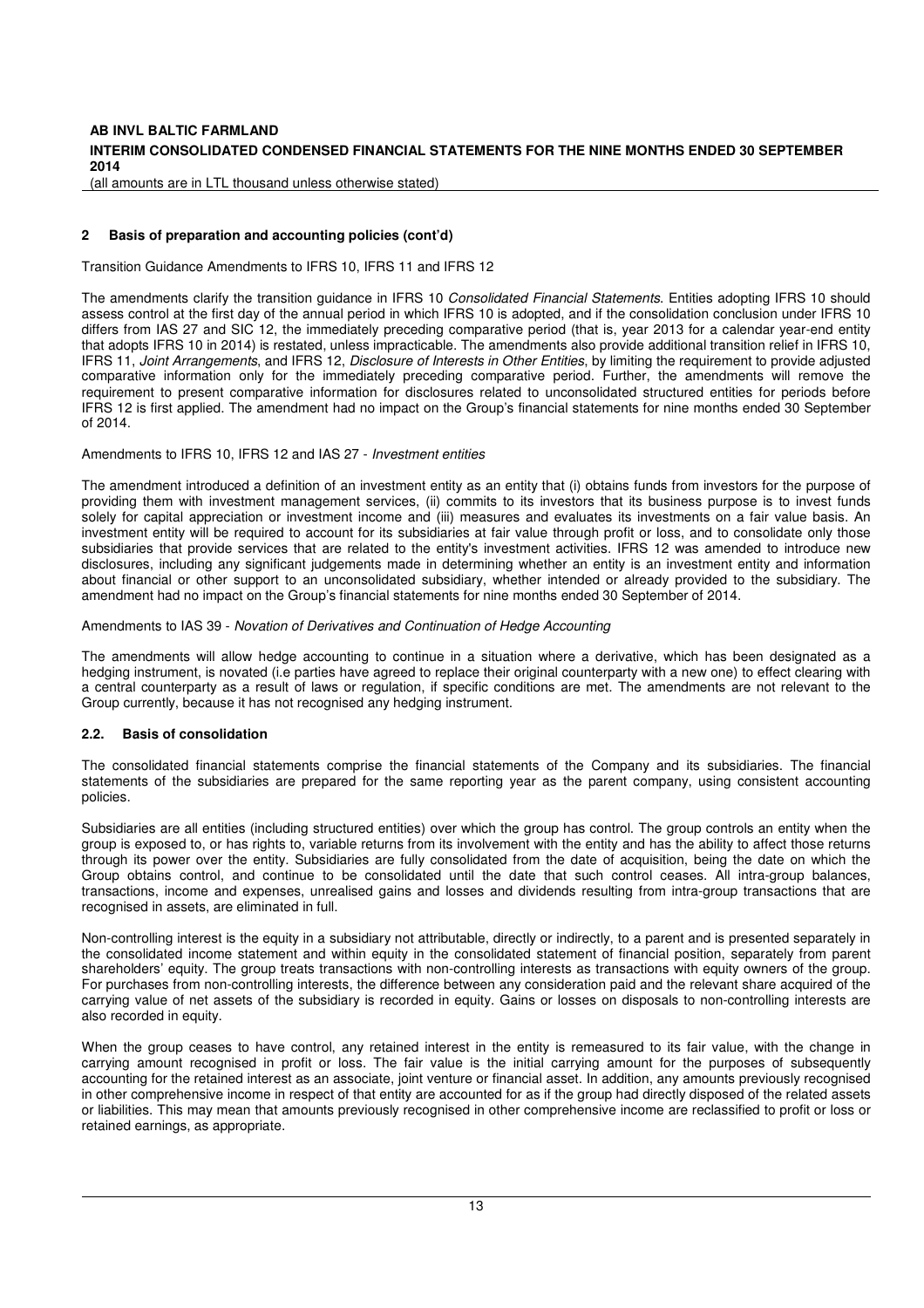# **INTERIM CONSOLIDATED CONDENSED FINANCIAL STATEMENTS FOR THE NINE MONTHS ENDED 30 SEPTEMBER 2014**

(all amounts are in LTL thousand unless otherwise stated)

### **2 Basis of preparation and accounting policies (cont'd)**

#### **2.3. Functional and presentation currency**

The consolidated financial statements are prepared in local currency of the Republic of Lithuania, Litas (LTL), and presented in LTL thousand. Litas is the Company's functional and the Group's and the Company's presentation currency. Starting from 2 February 2002 Lithuanian Litas is pegged to euro at the rate of 3.4528 Litas for 1 euro. The exchange rates in relation to other currencies are set daily by the Bank of Lithuania.

As these financial statements are presented in LTL thousand, individual amounts were rounded. Due to the rounding, totals in the tables may not add up.

#### **2.4. Business combinations and goodwill**

The group applies the acquisition method of accounting to account for business combinations. The consideration transferred for the acquisition of a subsidiary is the fair values of the assets transferred, the liabilities incurred to the former owners of the acquiree and the equity interests issued by the group. The consideration transferred includes the fair value of any asset or liability resulting from a contingent consideration arrangement. Acquisition-related costs are expensed as incurred from 1 January 2010 (until that they were included in the acquisition cost). Identifiable assets acquired and liabilities and contingent liabilities assumed in a business combination are measured initially at their fair values at the acquisition date. On an acquisition-by-acquisition basis, the group recognises any non-controlling interest in the acquiree either at fair value or at the non-controlling interest's proportionate share of the recognised amounts of acquiree's identifiable net assets.

When the Group acquires a business, it assesses the financial assets and liabilities assumed for appropriate classification and designation in accordance with the contractual terms, economic circumstances and pertinent conditions as at the acquisition date. This includes the separation of embedded derivatives in host contracts by the acquiree.

If the business combination is achieved in stages, the acquirer's previously held equity interest in the acquiree is remeasured to fair value at the acquisition date through profit or loss.

Any contingent consideration to be transferred by the acquirer is recognised at fair value at the acquisition date. Subsequent changes to the fair value of the contingent consideration, which is deemed to be an asset or liability, will be recognised in accordance with IAS 39 either in profit or loss or as a change to other comprehensive income. If the contingent consideration is classified as equity, it should not be remeasured until it is finally settled within equity. In instances where the contingent consideration does not fall within the scope of IAS 39, it is measured in accordance with the appropriate IFRS.

The excess of the consideration transferred, the amount of any non-controlling interest in the acquiree and the acquisition-date fair value of any previous equity interest in the acquiree over the fair value of the group's share of the identifiable net assets acquired is recorded as goodwill. If the total of consideration transferred, non-controlling interest recognised and previously held interest measured is less than the fair value of the net assets of the subsidiary acquired in the case of a bargain purchase, the difference is recognised directly in the income statement.

#### **2.5. Property, plant and equipment**

Property, plant and equipment is stated at cost, excluding the costs of day to day servicing, less accumulated depreciation and accumulated impairment losses. Such cost includes the cost of replacing part of the plant and equipment when the cost is incurred, if the recognition criteria are met. Replaced parts are written off.

The carrying values of property, plant and equipment are reviewed for impairment when events or change in circumstances indicate that the carrying value may not be recoverable.

Depreciation is calculated using the straight-line method over the following estimated useful lives.

#### Other non-current assets 3–6 years

The asset residual values, useful lives and depreciation methods are reviewed, and adjusted if appropriate, at each financial year end to ensure that they are consistent with the expected pattern of economic benefits from items in property, plant and equipment. An item of property, plant and equipment is derecognised upon disposal or when no future economic benefits are expected from its use or disposal. Any gain or loss arising on derecognition of the asset (calculated as the difference between the net disposal proceeds and the carrying amount of the asset) is included in the income statement within "other income" in the year the asset is derecognised.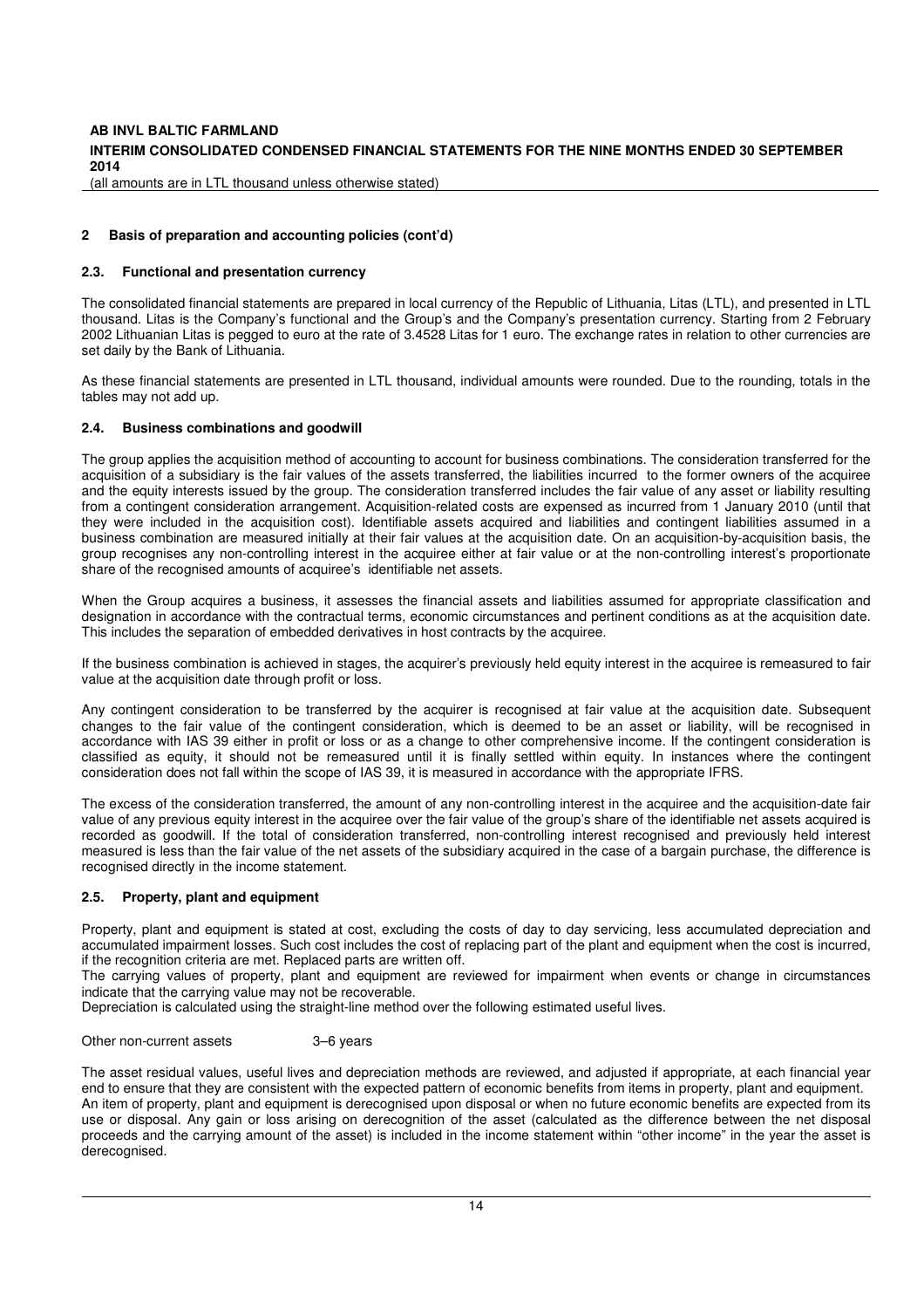# **INTERIM CONSOLIDATED CONDENSED FINANCIAL STATEMENTS FOR THE NINE MONTHS ENDED 30 SEPTEMBER 2014**

(all amounts are in LTL thousand unless otherwise stated)

#### **2 Basis of preparation and accounting policies (cont'd)**

#### **2.6. Investment properties**

Properties that are held for long-term rental yields or for capital appreciation or both, and that are not occupied by the companies in the consolidated Group, are classified as investment properties. Investment properties also include properties that are being constructed or developed for future use as investment properties.

Land held under operating leases is classified and accounted for by the Group as investment property when the rest of the definition of investment property is met.

Investment properties are measured initially at cost, including transaction costs. Subsequent to initial recognition, investment properties are carried at fair value, which reflects market conditions at the reporting date. Gains or losses arising from changes in the fair values of investment properties are included in the income statement in the year in which they arise.

Investment properties are derecognised when either they have been disposed of or when the investment property is permanently withdrawn from use and no future economic benefit is expected from its disposal. Any gains or losses on the retirement or disposal of an investment property are recognised in the income statement within "Net gains (losses) from fair value adjustments on investment property" in the year of retirement or disposal.

Transfers are made to investment property when, and only when, there is a change in use, evidenced by the end of owner occupation, commencement of an operating lease to another party. Transfers are made from investment property when, and only when, there is a change in use, evidenced by commencement of owner occupation or commencement of development with view to sale.

For a transfer from investment property to owner occupied property or inventories, the deemed cost of property for subsequent accounting is its fair value at the date of change in use. If the property occupied by the Group as an owner occupied property becomes an investment property, the Group accounts for such property in accordance with the policy adopted for property, plant and equipment up to the date of change in use. For a transfer from inventories to investment property, any differences between fair value of the property at that date and its previous carrying amount are recognised in the income statement.

# **2.7. Intangible assets other than goodwill**

Intangible assets are measured initially at cost. Intangible assets are recognised if it is probable that future economic benefits that are attributable to the asset will flow to the enterprise and the cost of asset can be measured reliably. After initial recognition, intangible assets are measured at cost less accumulated amortisation and any accumulated impairment losses. The useful lives of intangible assets other than goodwill are assessed to be finite. Intangible assets are amortised using the straight-line method over the best estimate of their useful lives.

#### Software

The costs of acquisition of new software are capitalised and treated as an intangible asset if these costs are not an integral part of the related hardware. Software is amortised during 3 years.

Costs incurred in order to restore or maintain the future economic benefits that the Group and the Company expect from the originally assessed standard of performance of existing software systems are recognised as an expense when the restoration or maintenance work is carried out.

#### Other intangible assets

Intangible assets acquired separately are measured on initial recognition at cost. The cost of intangible assets acquired in a business combination is fair value as at the date of acquisition. Following initial recognition, intangible assets are carried at cost less any accumulated amortisation and any accumulated impairment losses. Other intangible assets are amortised during 3 - 4 years.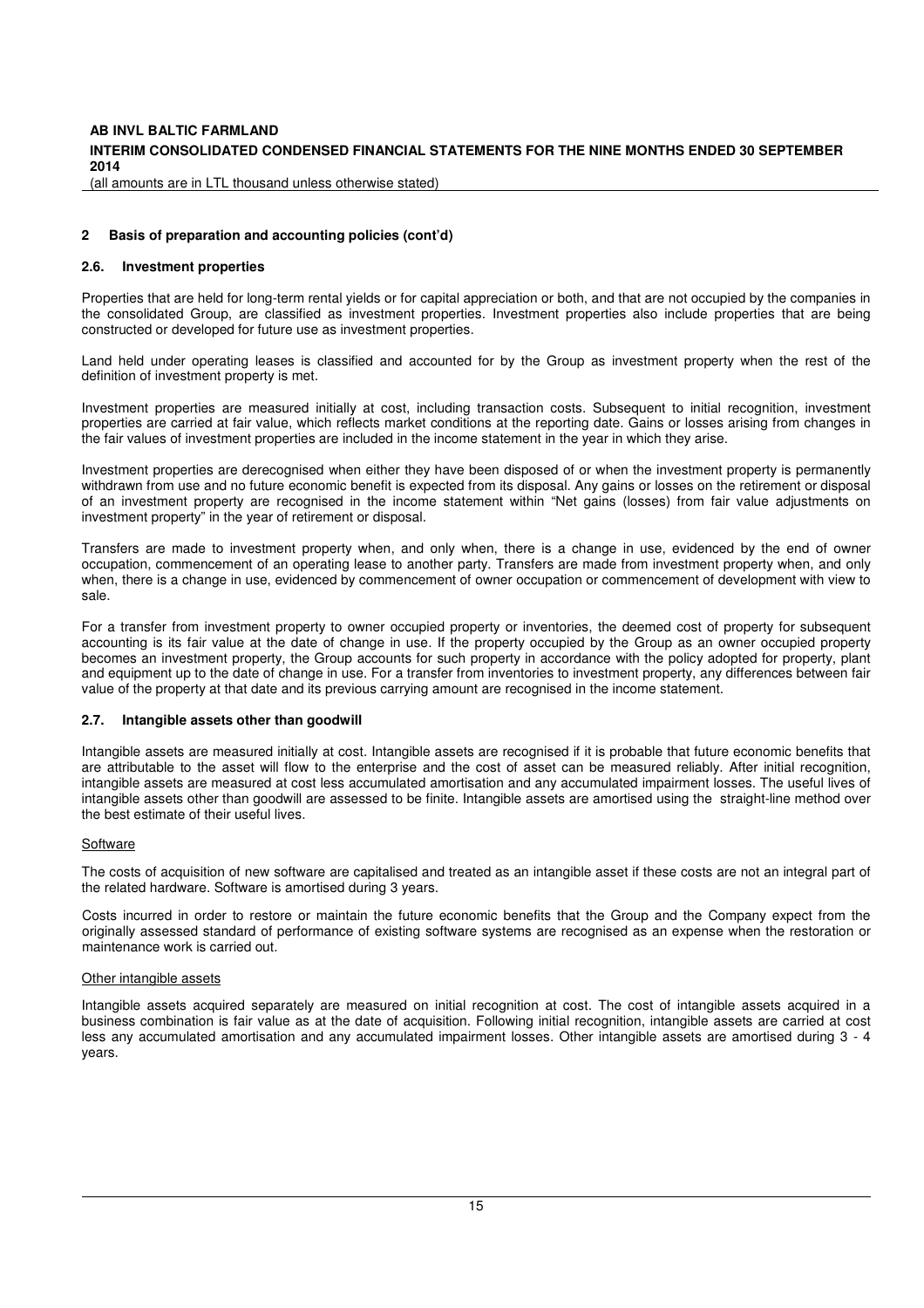# **INTERIM CONSOLIDATED CONDENSED FINANCIAL STATEMENTS FOR THE NINE MONTHS ENDED 30 SEPTEMBER 2014**

(all amounts are in LTL thousand unless otherwise stated)

### **2 Basis of preparation and accounting policies (cont'd)**

#### **2.8. Impairment of non-financial assets**

The Group assesses at each reporting date whether there is an indication that an asset may be impaired. If any such indication exists, or when annual impairment testing for an asset is required, the Group makes an estimate of the asset's recoverable amount. An asset's recoverable amount is the higher of an asset's or cash generating unit's fair value less costs to sell and its value in use and is determined for an individual asset, unless the asset does not generate cash inflows that are largely independent of those from other assets or groups of assets. Where the carrying amount of an asset exceeds its recoverable amount, the asset is considered impaired and is written down to its recoverable amount. In assessing value in use, the estimated future cash flows are discounted to their present value using a pre-tax discount rate that reflects current market assessments of the time value of money and the risks specific to the asset. In determining fair value less costs to sell, an appropriate valuation model is used. These calculations are corroborated by valuation multiples, quoted share prices for publicly traded subsidiaries or other available fair value indicators.

Impairment losses of continuing operations are recognised in the income statement within "impairment, write-down and provisions".

For assets excluding goodwill, an assessment is made at each reporting date as to whether there is any indication that previously recognised impairment losses may no longer exist or may have decreased. If such indication exists, the Group makes an estimate of recoverable amount. A previously recognised impairment loss is reversed only if there has been a change in the estimates used to determine the asset's recoverable amount since the last impairment loss was recognised. If that is the case the carrying amount of the asset is increased to its recoverable amount. That increased amount cannot exceed the carrying amount that would have been determined, net of depreciation, had no impairment loss been recognised for the asset in prior years. Such reversal is recognised in the income statement. Impairment losses recognised in relation to goodwill are not reversed for subsequent increases in its recoverable amount.

### **2.9. Financial assets**

Financial assets within the scope of IAS 39 are classified as either financial assets at fair value through profit or loss, loans and receivables, held to maturity investments, available-for-sale financial assets, or as derivatives designated as hedging instruments in an effective hedge, as appropriate. The classification depends on the purpose for which the financial assets were acquired. When financial assets are recognised initially, they are measured at fair value, plus, in the case of financial asset or financial liability not at fair value through profit or loss, directly attributable transaction costs.

The Group determines the classification of its financial assets at initial recognition.

All regular way purchases and sales of financial assets are recognised on the settlement date. Regular way purchases or sales are purchases or sales of financial assets that require delivery of assets within the period generally established by regulation or convention in the marketplace.

#### Loans and receivables

Loans and receivables are non-derivative financial assets with fixed or determinable payments that are not quoted in an active market. After initial measurement loans and receivables are subsequently carried at amortised cost using the effective interest method less any allowance for impairment. Amortised cost is calculated taking into account any discount or premium on acquisition and includes fees that are an integral part of the effective interest rate and transaction costs. Gains and losses are recognised in the income statement when the loans and receivables are derecognised or impaired, as well as through amortisation process. They are included in current assets, except for maturities greater than 12 months after the end of the reporting period. These are classified as non-current assets.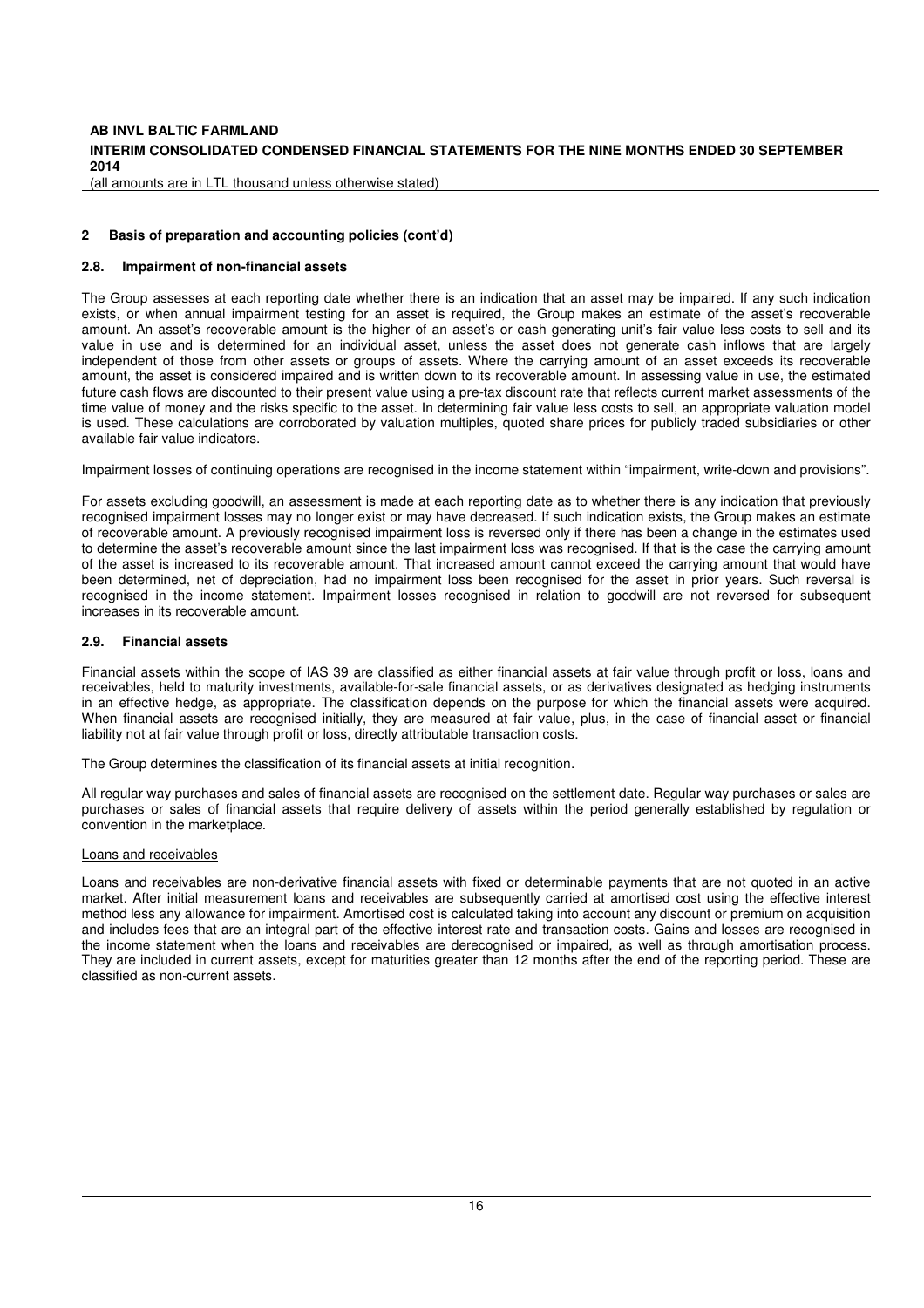# **INTERIM CONSOLIDATED CONDENSED FINANCIAL STATEMENTS FOR THE NINE MONTHS ENDED 30 SEPTEMBER 2014**

(all amounts are in LTL thousand unless otherwise stated)

# **2 Basis of preparation and accounting policies (cont'd)**

#### **2.10. Impairment of financial assets**

#### Assets carried at amortised cost

The Group assesses at each reporting date whether is any objective evidence that a financial asset or group of financial assets is impaired. A financial asset or a group of financial assets is impaired and impairment losses are incurred only if there is objective evidence of impairment as a result of one or more events that occurred after the initial recognition of the asset (a 'loss event') and that loss event (or events) has an impact on the estimated future cash flows of the financial asset or group of financial assets that can be reliably estimated.

The criteria that the group uses to determine that there is objective evidence of an impairment loss include:

- − Significant financial difficulty of the issuer or obligor;
- − A breach of contract, such as a default or delinquency in interest or principal payments;
- − The group, for economic or legal reasons relating to the borrower's financial difficulty, granting to the borrower a concession that the lender would not otherwise consider;
- − It becomes probable that the borrower will enter bankruptcy or other financial reorganisation;
- − The disappearance of an active market for that financial asset because of financial difficulties; or
- − Observable data indicating that there is a measurable decrease in the estimated future cash flows from a portfolio of financial assets since the initial recognition of those assets, although the decrease cannot yet be identified with the individual financial assets in the portfolio, including:
	- (i) Adverse changes in the payment status of borrowers in the portfolio; and
	- (ii) National or local economic conditions that correlate with defaults on the assets in the portfolio.

The group first assesses whether objective evidence of impairment exists.

If there is objective evidence that an impairment loss on loans and receivables carried at amortised cost has been incurred, the amount of the loss is measured as the difference between the asset's carrying amount and the present value of estimated future cash flows (excluding future expected credit losses that have not been incurred) discounted at the financial asset's original effective interest rate (i.e. the effective interest rate computed at initial recognition). If a loan or held-to-maturity investment has a variable interest rate, the discount rate for measuring any impairment loss is the current effective interest rate determined under the contract. The carrying amount of the asset is reduced through use of an allowance account. The amount of the loss is recognised in profit or loss within "impairment, write-down, allowances and provisions".

The Group assesses whether objective evidence of impairment exists individually for financial assets. When financial asset is assessed as uncollectible and all collateral has been realised or has been transferred to the Group the impaired asset is derecognised. The objective evidence for that is insolvency proceedings against the debtor is initiated and the debtor has not enough assets to pay to creditors, the debtor could not be found.

If, in a subsequent period, the amount of the impairment loss decreases and the decrease can be related objectively to an event occurring after the impairment was recognised, the previously recognised impairment loss is reversed. Any subsequent reversal of an impairment loss is recognised in profit or loss within "impairment, write-down, allowances and provisions", to the extent that the carrying value of the asset does not exceed its amortised cost at the reversal date.

In relation to trade receivables, a provision for impairment is made when there is objective evidence (such as the probability of insolvency or significant financial difficulties of the debtor) that the Group will not be able to collect all of the amounts due under the original terms of the invoice. The carrying amount of the receivable is reduced through use of an allowance account. Impaired debts are derecognised when they are assessed as uncollectible.

#### **2.11. Cash and cash equivalents**

Cash and cash equivalents in the statement of financial position comprise cash at banks and on hand and short-term deposits with an original maturity of three months or less.

For the purpose of the cash flow statement, cash and cash equivalents comprise cash on hand and in current bank account as well as deposit in bank with an original maturity of three months or less.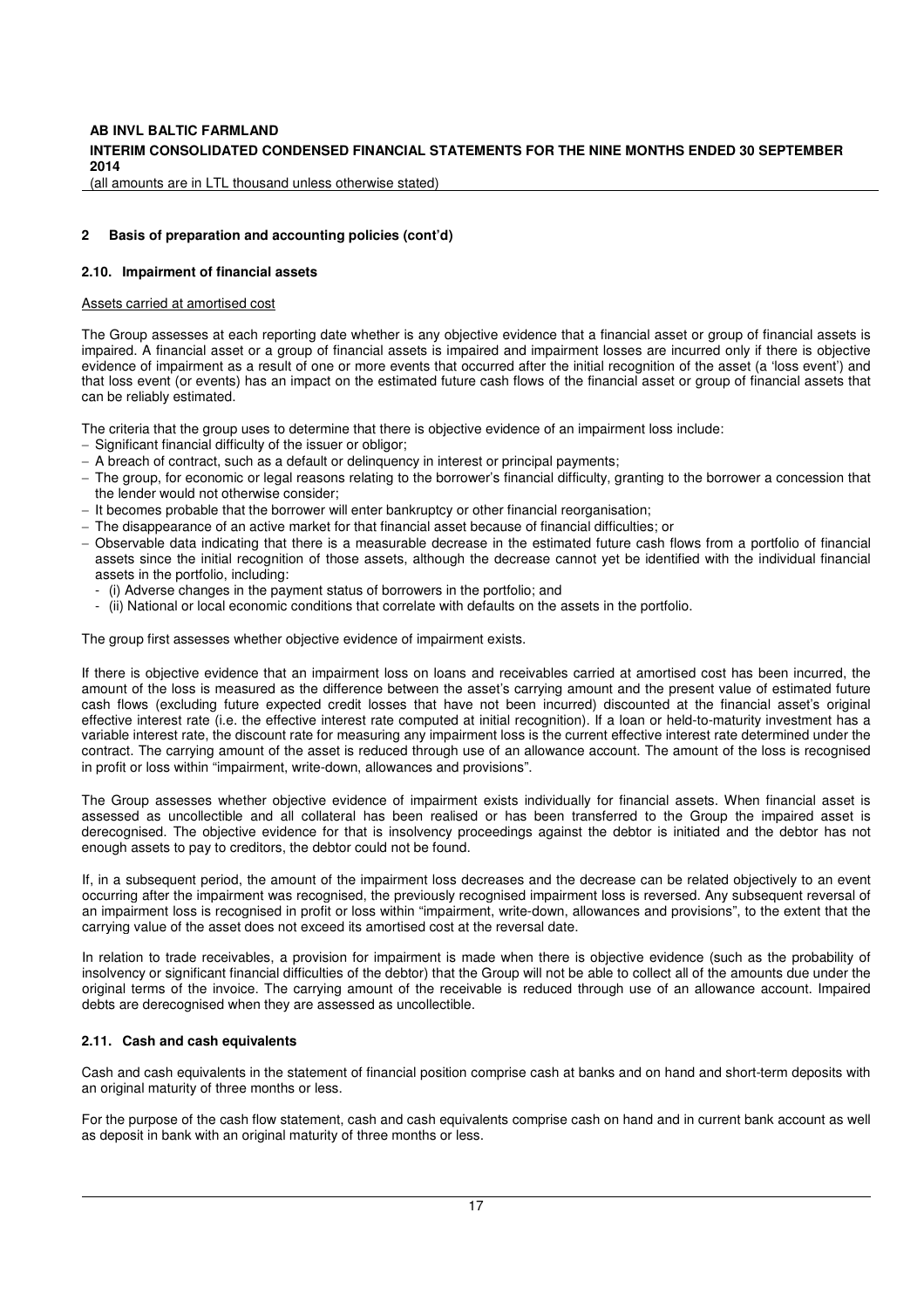# **INTERIM CONSOLIDATED CONDENSED FINANCIAL STATEMENTS FOR THE NINE MONTHS ENDED 30 SEPTEMBER 2014**

(all amounts are in LTL thousand unless otherwise stated)

#### **2 Basis of preparation and accounting policies (cont'd)**

#### **2.12. Financial liabilities**

Financial liabilities within the scope of IAS 39 are classified as financial liabilities at fair value through profit or loss, loans and borrowings, or as derivatives designated as hedging instruments in an effective hedge, as appropriate. The Group determines the classification of its financial liabilities at initial recognition.

All financial liabilities are recognised initially at fair value and in the case of loans and borrowings, plus directly attributable transaction costs.

The measurement of financial liabilities depends on their classification as follows:

#### Trade payables

Trade payables are obligations to pay for goods or services that have been acquired in the ordinary course of business from suppliers. Accounts payable are classified as current liabilities if payment is due within one year or less (or in the normal operating cycle of the business if longer). If not, they are presented as non-current liabilities. Trade payables are recognised initially at fair value and subsequently measured at amortised cost using the effective interest method.

#### Borrowings

Borrowings are recognised initially at fair value, net of transaction costs incurred. Borrowings are subsequently carried at amortised cost; any difference between the proceeds (net of transaction costs) and the redemption value is recognised in the income statement over the period of the borrowings using the effective interest method.

Borrowings are classified as current liabilities unless the Group has an unconditional right to defer settlement of the liability for at least 12 months after the end of the reporting period.

#### **2.13. Derecognition of financial assets and liabilities**

#### Financial assets

A financial asset (or, where applicable a part of a financial asset or part of a group of similar financial assets) is derecognised when:

- − the rights to receive cash flows from the asset have expired;
- − the Group and the Company retain the right to receive cash flows from the asset, but have assumed an obligation to pay them in full without material delay to a third party under a "pass through" arrangement; or
- the Group or the Company have transferred their rights to receive cash flows from the asset and either (a) have transferred substantially all the risks and rewards of the asset, or (b) has neither transferred nor retained substantially all the risks and rewards of the asset, but have transferred control of the asset.

Where the Company has transferred its rights to receive cash flows from an asset and has neither transferred nor retained substantially all the risks and rewards of the asset nor transferred control of the asset, the asset is recognised to the extent of the Group's continuing involvement in the asset. In that case, the Group also recognises an associated liability. The transferred asset and the associated liability are measured on a basis that reflects the rights and obligations that the Group has retained. Continuing involvement that takes the form of a guarantee over the transferred asset is measured at the lower of the original carrying amount of the asset and the maximum amount of consideration that the Group could be required to repay.

#### Financial liabilities

A financial liability is derecognised when the obligation under the liability is discharged or cancelled or expires. When an existing financial liability is replaced by another from the same lender on substantially different terms, or the terms of an existing liability are substantially modified, such an exchange or modification is treated as a derecognition of the original liability and the recognition of a new liability, and the difference in the respective carrying amounts is recognised in the income statement.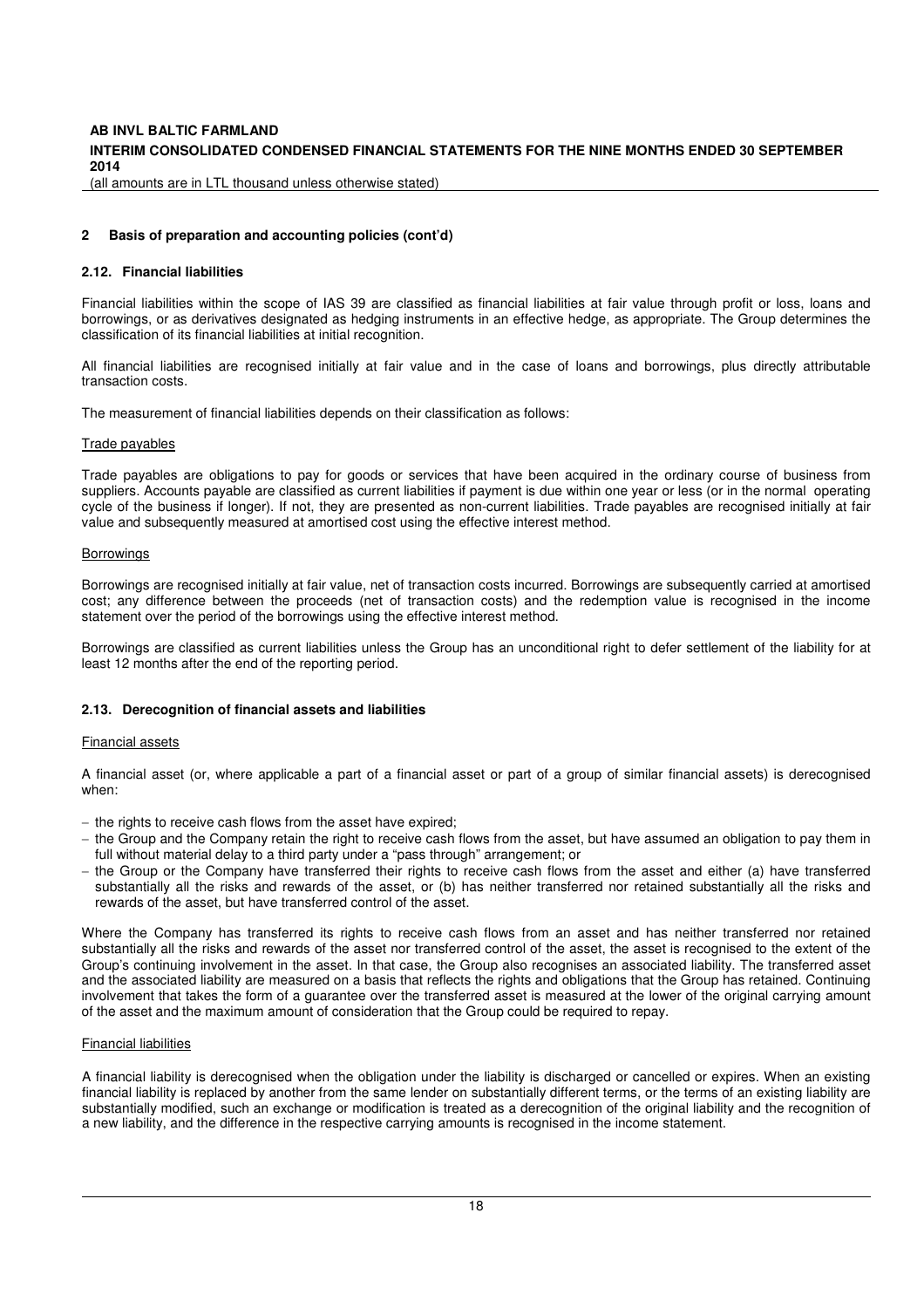# **INTERIM CONSOLIDATED CONDENSED FINANCIAL STATEMENTS FOR THE NINE MONTHS ENDED 30 SEPTEMBER 2014**

(all amounts are in LTL thousand unless otherwise stated)

#### **2 Basis of preparation and accounting policies (cont'd)**

#### **2.14. Leases**

The determination of whether an arrangement is, or contains a lease is based on the substance of the arrangement at inception date of whether the fulfilment of the arrangement is dependent on the use of a specific asset or assets or the arrangement conveys a right to use the asset. A reassessment is made after inception of the lease only if one of the following applies:

- a) There is a change in contractual terms, other than a renewal or extension of the arrangement;
- b) A renewal option is exercised or extension granted, unless the term of the renewal or extension was initially included in the lease term;
- c) There is a change in the determination of whether fulfilment is dependant on a specified asset; or
- d) There is a substantial change to the asset.

Where a reassessment is made, lease accounting shall commence or cease from the date when the change in circumstances gave rise to the reassessment for scenarios a), c) or d) and at the date of renewal or extension period for scenario b).

#### Operating lease

#### Group as a lessee

Leases where the lessor retains all the risk and benefits of ownership of the asset are classified as operating leases. Operating lease payments (net of any incentives received from the lessor) are recognised as an expense in the income statement on a straight-line basis over the lease term.

#### Group as a lessor

Leases where the Group does not transfer substantially all the risks and benefits of ownership of the asset are classified as operating leases. Initial direct costs incurred in negotiating an operating lease are added to the carrying amount of the leased asset and recognised over the lease term on the same basis as rental income. Contingent rents are recognised as revenue in the period in which they are earned.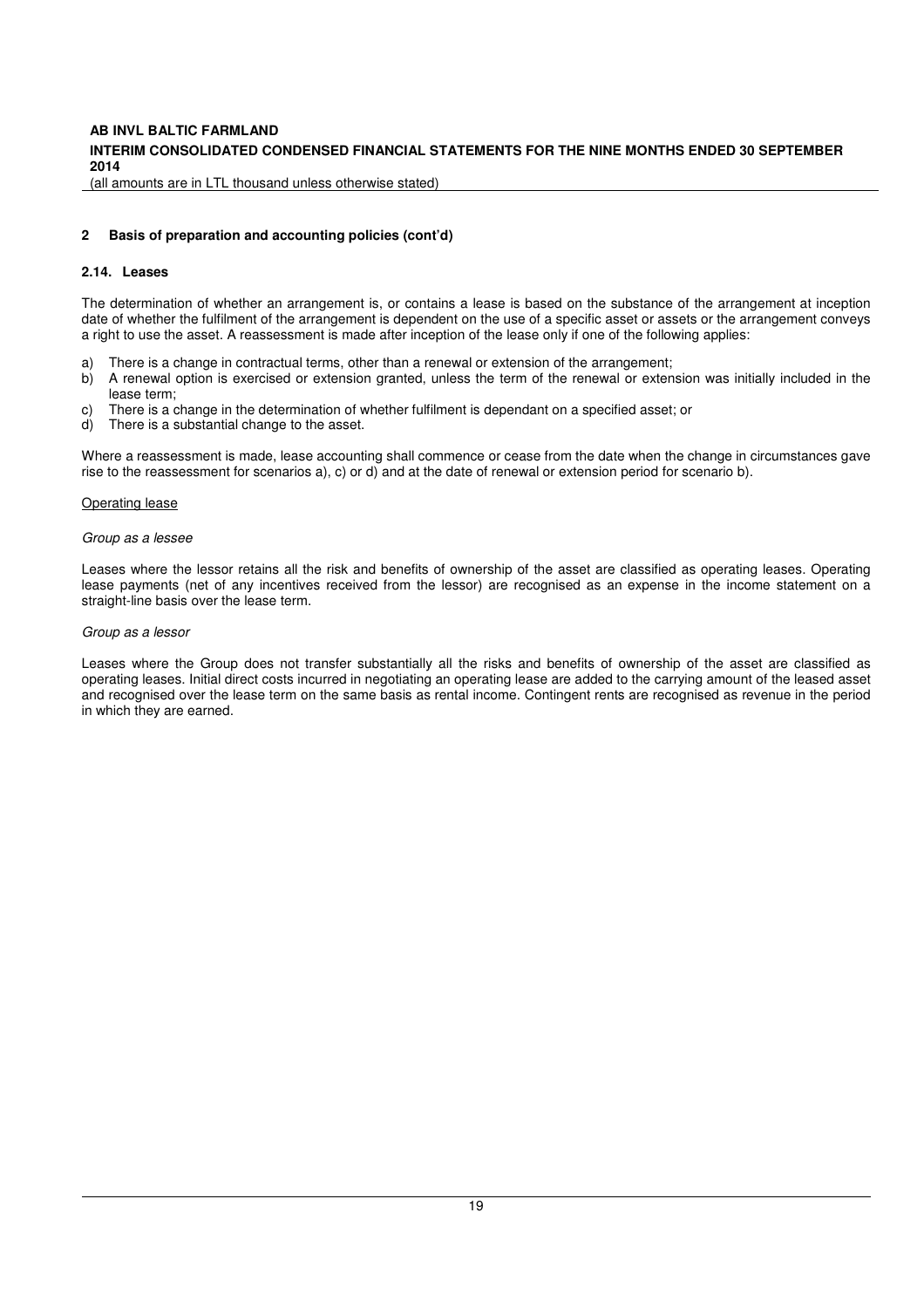# **INTERIM CONSOLIDATED CONDENSED FINANCIAL STATEMENTS FOR THE NINE MONTHS ENDED 30 SEPTEMBER 2014**

(all amounts are in LTL thousand unless otherwise stated)

#### **2 Basis of preparation and accounting policies (cont'd)**

#### **2.15. Revenue recognition**

The group recognises revenue when the amount of revenue can be reliably measured, it is probable that future economic benefits will flow to the entity and when specific criteria have been met for each of the group's activities as described below. The group bases its estimates on historical results, taking into consideration the type of customer, the type of transaction and the specifics of each arrangement.

Revenue is measured at the fair value of the consideration received, excluding discounts, rebates, and other sales taxes or duty. The following specific recognition criteria must also be met before revenue is recognised.

#### Rental income

Rental income arising from operating leases on investment properties is accounted for on a straight-line basis over the lease terms. When the Group provides incentives to its tenants, the cost of incentives is recognised over lease term, on a straight-line basis, as a reduction of rental income.

According to agreements land rent consists of two parts - a fixed rent for a year and a variable part equal to land tax paid to the State for the year. In the first quarter fixed rental fee are invoiced to the tenants. The Group recognized trade receivables and deferred revenues. Over the financial year deferred revenue is recognized as rental income on a straight line basis. In the statement of financial position deferred revenue are presented within section " Advances received ". In the fourth quarter variable part of the rent are invoiced to the tenants, when the tax authorities provide an estimate of the land tax. In the same quarter, the rental income equal to the size of the variable rent and land tax expenses are recognised.

#### Interest income

Income is recognised as interest accrues (using the effective interest method that is the rate that exactly discounts estimated future cash receipts through the expected life of the financial instrument to the net carrying amount of the financial asset).

### **2.16. Cash and non-cash distribution to equity holders of the parent**

The Company recognises a liability to make cash or non-cash distributions to equity holders of the parent when the distribution is authorised and the distribution is no longer at the discretion of the Company. In Lithuania a distribution is authorised when it is approved by the shareholders. A corresponding amount is recognised directly in equity. The liability for non-cash distributions is measured at the fair value of the assets to be distributed with subsequent fair value re-measurement recognised directly in equity as adjustment to the amount of the distribution.

Upon distribution of non-cash assets, any difference between the carrying amount of the liability and the carrying amount of the assets distributed is recognised in the statement of profit or loss.

#### **2.17. Borrowing costs**

Borrowing costs directly attributable to the acquisition, construction or production of an asset that necessarily takes a substantial period of time to get ready for its intended use or sale are capitalised as part of the cost of the respective assets. All other borrowing costs are expensed in the period they occur. Borrowing costs consist of interest and other costs that an entity incurs in connection with the borrowing of funds. Capitalisation of borrowing costs commences when the activities to prepare the asset are in progress and expenditures and borrowing costs are incurred. Borrowing costs are capitalised until the assets are substantially ready for their intended use. If the resulting carrying amount of the asset exceeds its recoverable amount, an impairment loss is recorded.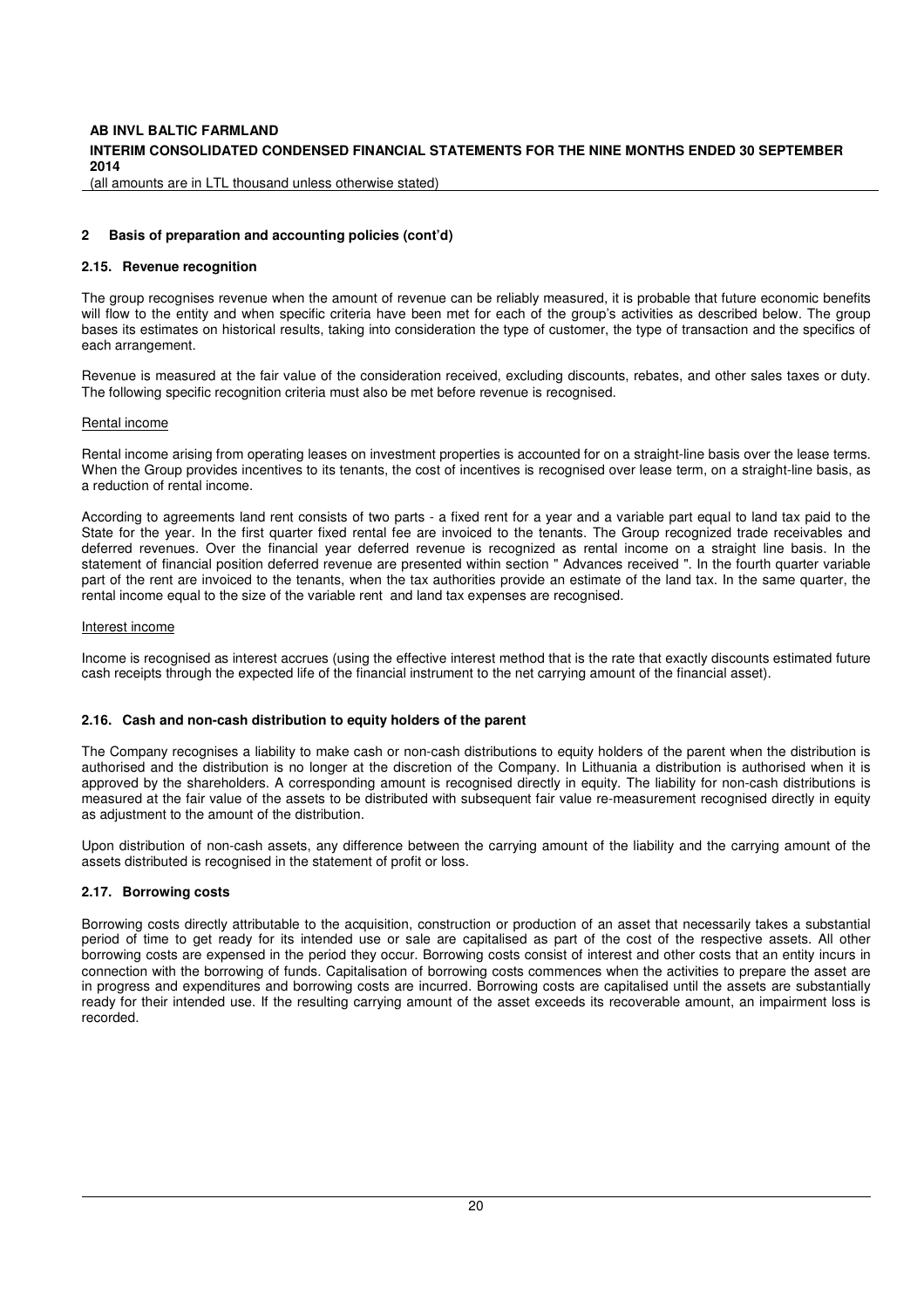# **INTERIM CONSOLIDATED CONDENSED FINANCIAL STATEMENTS FOR THE NINE MONTHS ENDED 30 SEPTEMBER 2014**

(all amounts are in LTL thousand unless otherwise stated)

#### **2 Basis of preparation and accounting policies (cont'd)**

#### **2.18. Current and deferred income tax**

The tax expense for the period comprises current and deferred tax. Tax is recognised in the income statement, except to the extent that it relates to items recognised in other comprehensive income or directly in equity. In this case, the tax is also recognised in other comprehensive income or directly in equity, respectively.

The current income tax charge is calculated on the basis of the tax laws enacted or substantively enacted by the end of the reporting period in the countries where the Company and its subsidiaries operate and generate taxable income. Management periodically evaluates positions taken in tax returns with respect to situations in which applicable tax regulation is subject to interpretation. It establishes provisions where appropriate on the basis of amounts expected to be paid to the tax authorities.

The standard income tax rate in Lithuania was 15 % in 2014. Starting from 2010, tax losses can be transferred at no consideration or in exchange for certain consideration between the group companies if certain conditions are met.

Deferred income taxes are calculated using the liability method. Deferred income taxes reflect the net tax effects of temporary differences between the carrying amounts of assets and liabilities for financial reporting purposes and the amounts used for income tax purposes. Deferred income tax assets and liabilities are measured using the tax rates expected to apply to taxable income in the years in which those temporary differences are expected to reverse based on tax rates enacted or substantially enacted at the reporting date.

Deferred tax liabilities are recognised for all taxable temporary differences, except:

- − Where the deferred tax liability arises from the initial recognition of goodwill or of an asset or liability in a transaction that is not a business combination and, at the time of the transaction, affects neither the accounting profit nor taxable profit or loss;
- − In respect of taxable temporary differences associated with investments in subsidiaries, associates and interests in joint ventures, where the timing of the reversal of the temporary differences can be controlled and it is probable that the temporary differences will not reverse in the foreseeable future.

By Lithuanian Income Tax Law shall be not taxed sale of shares of an entity, registered or otherwise organised in a state of the European Economic Area or in a state with which a treaty for the avoidance of double taxation has been concluded and brought into effect and which is a payer of corporate income tax or an equivalent tax, to another entity or a natural person where the entity transferring the shares held more than 25% of voting shares in that entity for an uninterrupted period of at least two years. If mentioned condition is met or will be met by judgement of the management of the Company, there are not recognised any deferred tax liabilities or assets in respect of temporary differences associated with this investments.

Deferred income tax asset has been recognised in the statement of financial position to the extent the management believes it will be realised in the foreseeable future, based on taxable profit forecasts. If it is believed that part of the deferred income tax asset is not going to be realised, this part of the deferred tax asset is not recognised in the financial statements.

Deferred tax asset are not recognised:

- − Where the deferred tax asset relating to the deductible temporary difference arises from the initial recognition of an asset or liability in a transaction that is not a business combination and, at the time of the transaction, affects neither the accounting profit nor taxable profit or loss;
- − In respect of deductible temporary differences associated with investments in subsidiaries, associates and interests in joint ventures, deferred tax assets are recognised only to the extent that it is probable that the temporary differences will reverse in the foreseeable future and taxable profit will be available against which the temporary differences can be utilised.

Tax losses can be carried forward for indefinite period, except for the losses incurred as a result of disposal of securities and/or derivative financial instruments. Such carrying forward is disrupted if the Company changes its activities due to which these losses incurred except when the Company does not continue its activities due to reasons which do not depend on the Company itself. The losses from disposal of securities and/or derivative financial instruments can be carried forward for 5 consecutive years and only be used to reduce the taxable income earned from the transactions of the same nature. From 1 January 2014 current year taxable profit could be decreased by previous year tax losses only up to 70%.

The carrying amount of deferred tax assets is reviewed at each reporting date and reduced to the extent that it is no longer probable that sufficient taxable profit will be available to allow all or part of the deferred tax asset to be utilised. Unrecognised deferred tax assets are reassessed at each reporting date and are recognised to the extent that it has become probable that future taxable profits will allow the deferred tax asset to be recovered.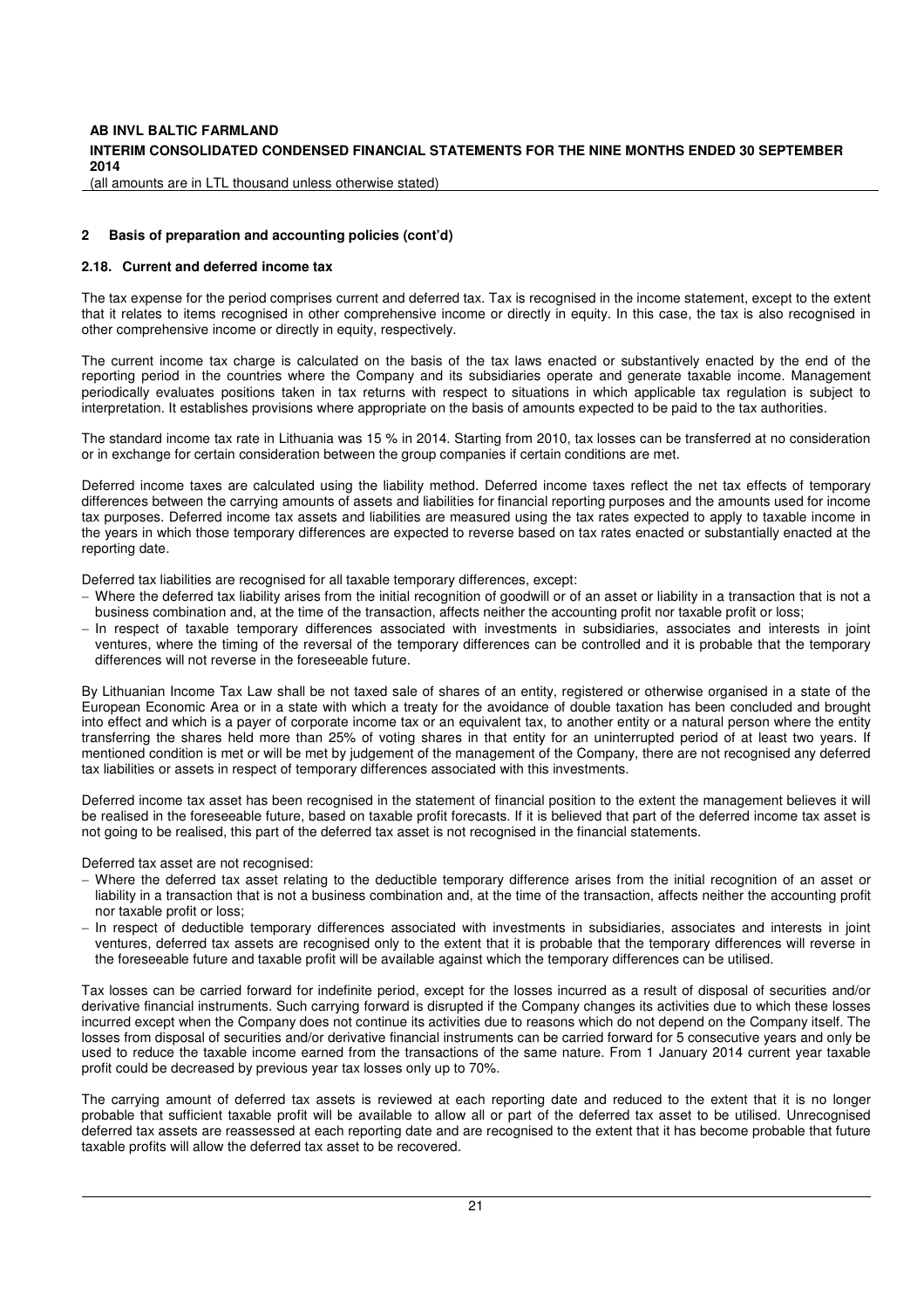### **INTERIM CONSOLIDATED CONDENSED FINANCIAL STATEMENTS FOR THE NINE MONTHS ENDED 30 SEPTEMBER 2014**

(all amounts are in LTL thousand unless otherwise stated)

#### **2 Basis of preparation and accounting policies (cont'd)**

Deferred income tax assets and liabilities are offset when there is a legally enforceable right to offset current tax assets against current tax liabilities and when the deferred income taxes assets and liabilities relate to income taxes levied by the same taxation authority on either the same taxable entity or different taxable entities where there is an intention to settle the balances on a net basis.

#### **2.19. Share capital**

Ordinary shares are classified as equity. Incremental costs directly attributable to the issue of new shares or options are recognised in equity as a deduction, net of tax, from the proceeds. Where any group company purchases the company's equity share capital (treasury shares), the consideration paid, including any directly attributable incremental costs (net of income taxes) is deducted from equity attributable to the company's equity holders until the shares are cancelled or reissued. Where such shares are subsequently reissued, any consideration received, net of any directly attributable incremental transaction costs and the related income tax effects, is included in equity attributable to the company's equity holders.

#### **2.20. Employee benefits**

#### Social security contributions

The Company and the Group pay social security contributions to the state Social Security Fund (the Fund) on behalf of its employees based on the defined contribution plan in accordance with the local legal requirements. A defined contribution plan is a plan under which the Group pays fixed contributions into the Fund and will have no legal or constructive obligations to pay further contributions if the Fund does not hold sufficient assets to pay all employees benefits relating to employee service in the current and prior period. Social security contributions are recognised as expenses on an accrual basis and included in payroll expenses.

#### Bonus plans

The Company and the Group recognises a liability and an expense for bonuses where contractually obliged or where there is a past practice that has created a constructive obligation.

#### **2.21. Contingencies**

Contingent liabilities are not recognised in the financial statements. They are disclosed unless the possibility of an outflow of resources embodying economic benefits is remote.

A contingent asset is not recognised in the financial statements but disclosed when an inflow or economic benefits is probable.

#### **2.22. Events after the reporting period**

Events after the reporting period that provide additional information about the Group's position as at the end of the reporting period (adjusting events) are reflected in the financial statements. Events after the reporting period that are not adjusting events are disclosed in the notes when material.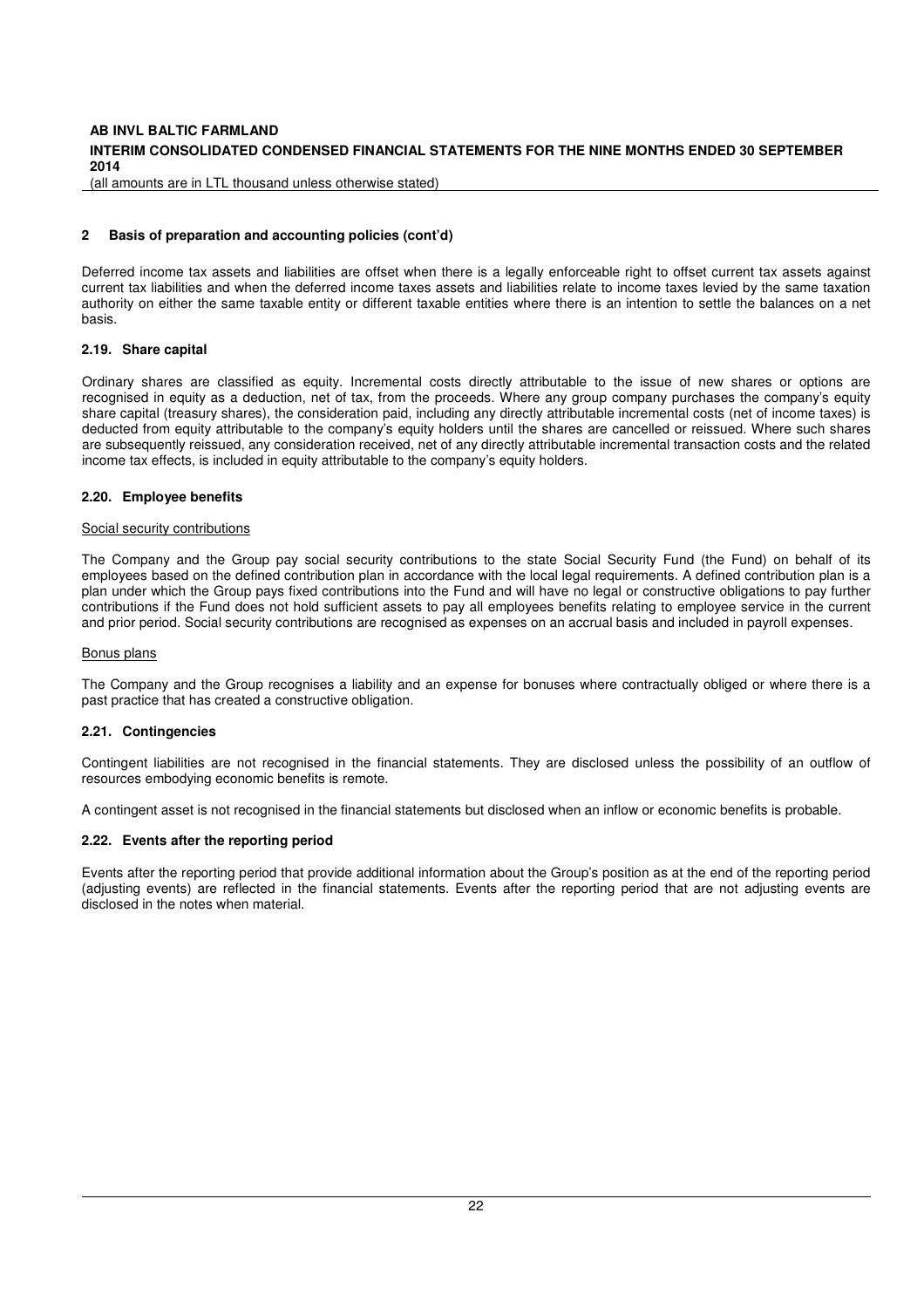# **INTERIM CONSOLIDATED CONDENSED FINANCIAL STATEMENTS FOR THE NINE MONTHS ENDED 30 SEPTEMBER 2014**

(all amounts are in LTL thousand unless otherwise stated)

#### **3 Split-off**

On 21 March 2014 the split-off terms of AB Invalda LT (code 121304349) were announced. The Extraordinary General Shareholders Meeting approved the terms of the Company's split-off on 28 April 2014. The Split-off was completed on 29 April 2014. According to the terms, three entities AB INVL Baltic Farmland, AB INVL Baltic Real Estate and AB INVL Technology, comprising 47.95% of AB Invalda LT assets calculated at carrying amounts, were split-off from AB Invalda LT. Following the splitoff, 14.45% of the assets, equity and liabilities were transferred to the Company.

The Company's equity was formed in accordance with procedure set forth in the terms of the split-off, whereas assets received and liabilities assumed were estimated at fair values at the date of Split-off. Investments into subsidiaries were estimated according to their equity, which represents the fair value (3 level). The main assets of subsidiaries are investment properties, which are estimated at fair value (Note 6). The carrying amounts of trade receivables, other assets and liabilities are approximated their fair value. Subsidiaries have not any identifiable assets and liabilities, which are not recognised in their balance sheet.

Below the starting statement of financial position of the Group is presented:

|                                                        | As at 29 April 2014 |
|--------------------------------------------------------|---------------------|
|                                                        |                     |
| Intangible assets                                      | 17                  |
| Property, plant and equipment<br>Investment properties | 3<br>36,456         |
| Deferred income tax asset                              | 68                  |
| Loans granted                                          | 1,657               |
| Prepayments                                            | 8                   |
| Trade and other receivables                            | 1,114               |
| Cash and cash equivalents                              | 641                 |
| <b>Total assets</b>                                    | 39,964              |
| Share capital                                          | 3,294               |
| Share premium                                          | 4,789               |
| Reserves                                               | 11,113              |
| Retained earnings                                      | 14,807              |
| Total equity                                           | 34,003              |
| Deferred income tax liability                          | 2,901               |
| <b>Borrowings</b>                                      | 2,268               |
| Trade payables                                         | 31                  |
| Income tax payable                                     | 6                   |
| Advances received                                      | 746                 |
| Other liabilities                                      | 9                   |
| <b>Total liabilities</b>                               | 5,961               |
| <b>Total equity and liabilities</b>                    | 39,964              |

During the split-off part of liability rising from credit agreement with Šiaulių bankas was transferred to the Company. The credit was fully repaid in the beginning of May 2014.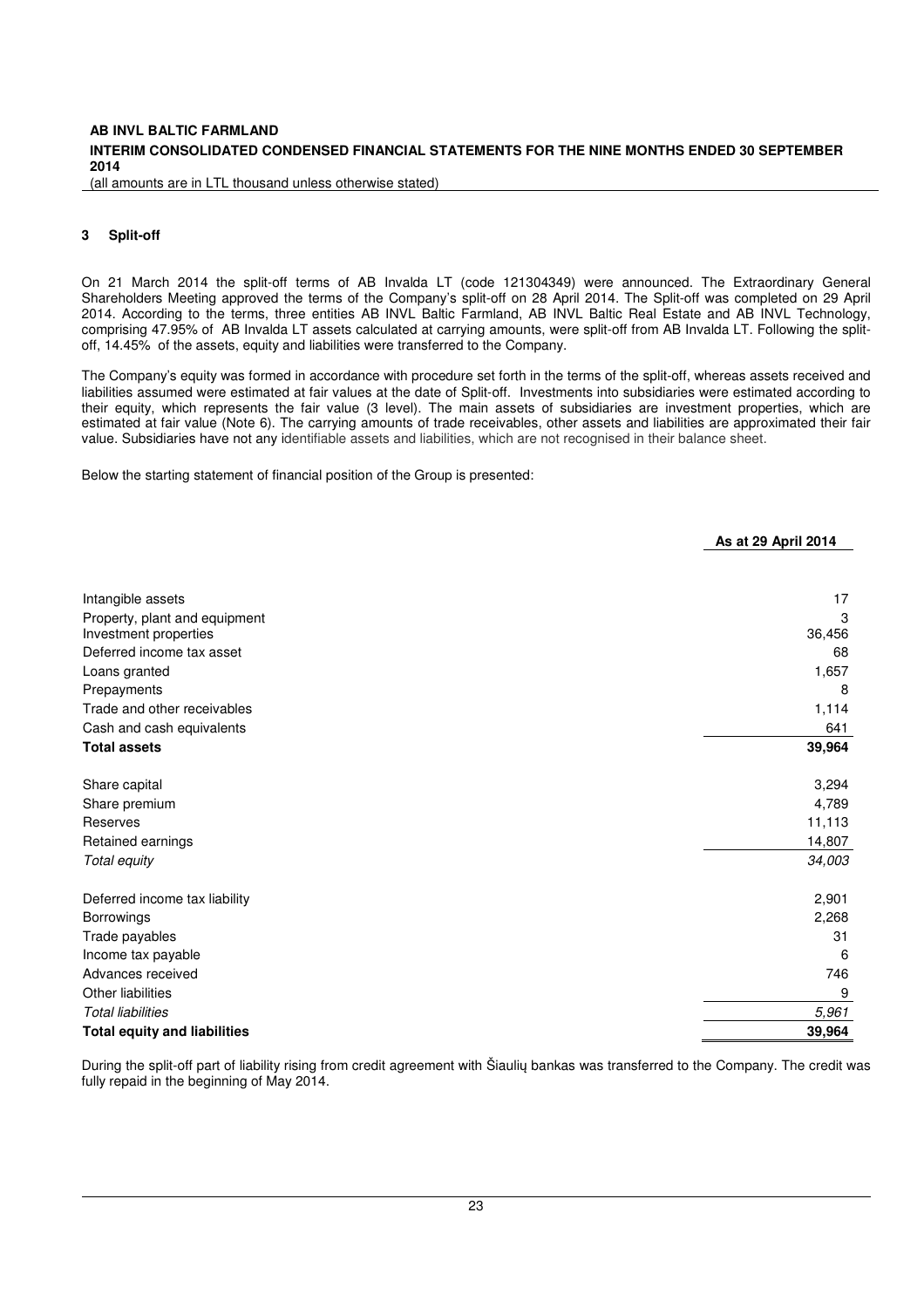# **INTERIM CONSOLIDATED CONDENSED FINANCIAL STATEMENTS FOR THE NINE MONTHS ENDED 30 SEPTEMBER 2014**

(all amounts are in LTL thousand unless otherwise stated)

#### **4 Seasonality of operations**

There is no seasonality of operations in the Group.

#### **5 Exchange's, depository's and brokers' fees for securities**

The Group had suffered one-off expenses for admission of securities into exchange trading lists of LTL 24 thousand.

# **6 Investment properties**

| Fair value hierarchy                                                                                                                                          | Level 2 |
|---------------------------------------------------------------------------------------------------------------------------------------------------------------|---------|
| Balance as at 29 April 2014                                                                                                                                   | 36,456  |
| Additions                                                                                                                                                     |         |
| Subsequent expenditure                                                                                                                                        |         |
| Disposals                                                                                                                                                     |         |
| Gain from fair value adjustment                                                                                                                               |         |
| Loss from fair value adjustment                                                                                                                               |         |
| Balance as at 30 September 2014                                                                                                                               | 36,456  |
| Unrealised gains and losses for the period included within 'Net gains (losses) from fair value<br>adjustments on investment property' in the income statement |         |

Investment properties are stated at fair value and are valued by accredited valuer UAB korporacija Matininkai using sales comparison method. The valuation was performed in July 2014. Most of analogues transactions, on which property's fair value was based, took part during the period from January till April of 2014. Therefore, the investment properties are recognised at newly established fair value at the starting date of the Group activities on 29 April 2014. There were no significant changes in the market in August and September 2014 that could have an effect on the value of those investment properties, therefore the updated valuation was not performed as at 30 September 2014.

The fair value represents the price that would be received selling an asset in an orderly transaction between market participants at the measurement date. An investment property's fair value was based on the market approach by reference to sales in the market of comparable properties. Market approach refers to the prices of the analogues transactions in the market. These values are adjusted for differences in key attributes such as land size and productivity. The most significant input into this valuation approach is price per hectare.

There were no changes to the valuation techniques during the period.

There were no restrictions on the realisation of investment properties or the remittance of income and proceeds of disposals during the nine months of 2014. No material contractual obligations to purchase, construct, repair or enhance investment properties existed at the end of the period.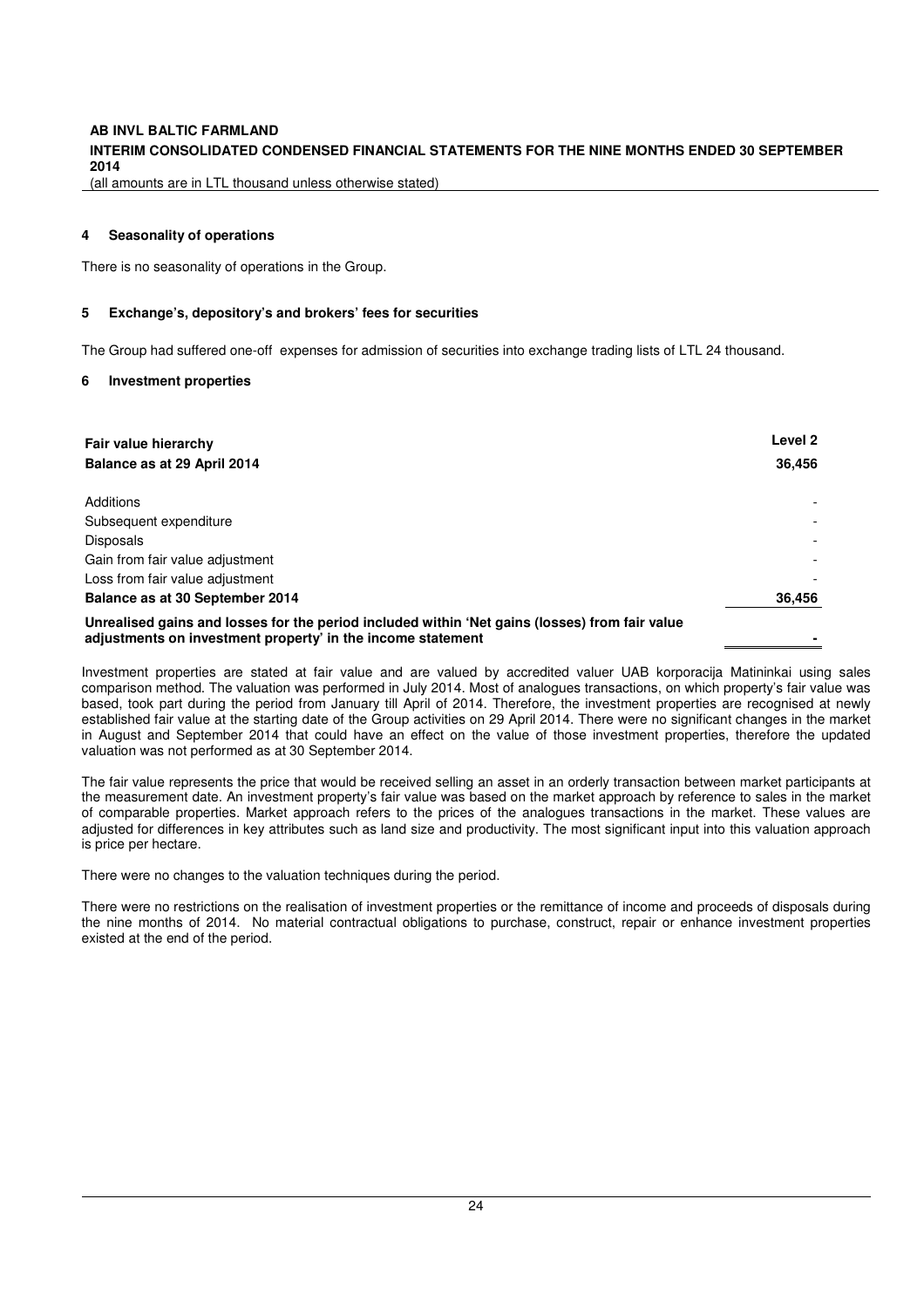# **INTERIM CONSOLIDATED CONDENSED FINANCIAL STATEMENTS FOR THE NINE MONTHS ENDED 30 SEPTEMBER 2014**

(all amounts are in LTL thousand unless otherwise stated)

#### **7 Acquisition of own shares**

From 14 August 2014 until 30 September 2014 the share buy-back was implemented. Maximum number of shares to be acquired was 16,471. Share acquisition price established at EUR 2.86 (LTL 9.88) per share. The shareholders had offered to the Company 1,950 shares. A liability of LTL 20 thousand for the value of own shares purchase amount, including brokerage fees, was recognised in the statements of financial position of the Group, correspondingly decreasing the reserve of purchase of own shares. The acquired shares were settled on 3 October 2014. Acquired own shares do not have voting rights.

After above mentioned transactions the shareholders of the Company are (by votes):

|                           | <b>Number of votes</b> |            |
|---------------------------|------------------------|------------|
|                           | held                   | Percentage |
|                           |                        |            |
| UAB LJB Investments       | 1,002,724              | 30.46      |
| Mrs. Irena Ona Mišeikiene | 952,072                | 28.92      |
| UAB Lucrum Investicija    | 743,546                | 22.58      |
| Mr. Alvydas Banys         | 252,875                | 7.68       |
| Ms. Indrė Mišeikytė       | 65,758                 | 2.00       |
| Other minor shareholders  | 275,284                | 8.36       |
| Total                     | 3,292,259              | 100.00%    |

#### **8 Related party transactions**

The related parties of the Group were the shareholders of the Company (note 1) and the entities of the group of AB Invalda LT. The Group was established after the split-off from Invalda LT (transactions were with AB Invalda LT, UAB BAIP, UAB Cedus Invest).

The Group's transactions with related parties during the nine months of 2014 and related quarter-end balances were as follows:

|                                                                                                                                                                                                                                | <b>Amounts in LTL</b>       |                                          |                 |                                                 |  |  |
|--------------------------------------------------------------------------------------------------------------------------------------------------------------------------------------------------------------------------------|-----------------------------|------------------------------------------|-----------------|-------------------------------------------------|--|--|
| Nine months of 2014<br>Group                                                                                                                                                                                                   | Sales to related<br>parties | <b>Purchases from</b><br>related parties | related parties | Receivables from Payables to related<br>parties |  |  |
| AB Invalda LT (accounting services)<br>UAB BAIP (Information technology                                                                                                                                                        |                             | 20.400                                   |                 | 1,089                                           |  |  |
| maintenance services)                                                                                                                                                                                                          |                             | 750                                      |                 | 181                                             |  |  |
| UAB Cedus Invest (Ioan)                                                                                                                                                                                                        | 1.225                       |                                          |                 |                                                 |  |  |
|                                                                                                                                                                                                                                | 1.225                       | 21,150                                   |                 | 1,270                                           |  |  |
| The South State of the Law and the Latin and the contract of the contract of the state of the state of the state of the state of the state of the state of the state of the state of the state of the state of the state of th |                             |                                          |                 |                                                 |  |  |

Liabilities to shareholders and management